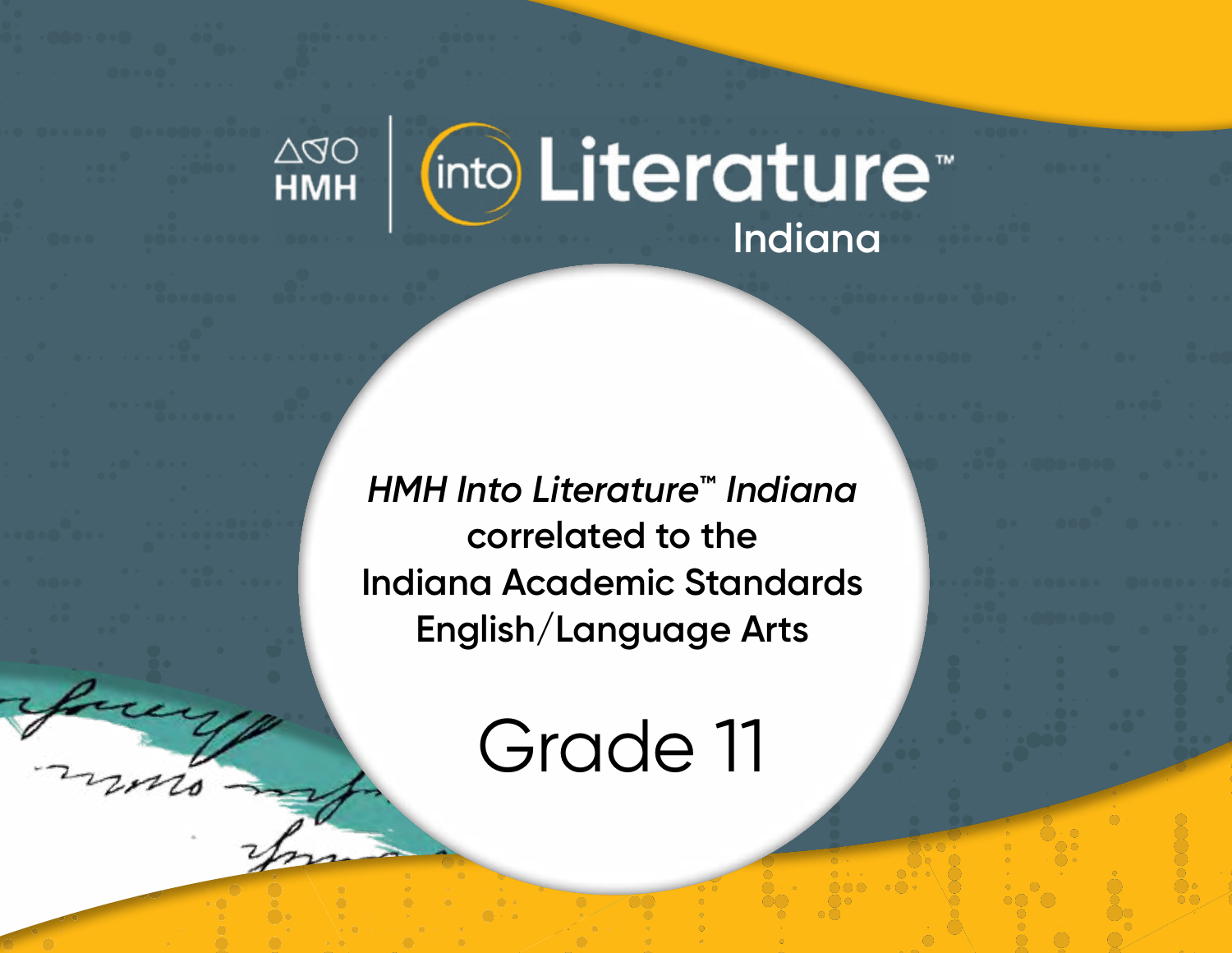## **Houghton Mifflin Harcourt** *Into Literature* **© 2020**

## **correlated to the**

## **Indiana Academic Standards English/Language Arts Grade 11**

| <b>Standard</b>              | <b>Description</b>                                                                                                                                                                                                                                                                                                                                                                     |     | <b>Citations</b>                                                                                                                                                                                                                                                                                                                                                                                                                                                                                                                |
|------------------------------|----------------------------------------------------------------------------------------------------------------------------------------------------------------------------------------------------------------------------------------------------------------------------------------------------------------------------------------------------------------------------------------|-----|---------------------------------------------------------------------------------------------------------------------------------------------------------------------------------------------------------------------------------------------------------------------------------------------------------------------------------------------------------------------------------------------------------------------------------------------------------------------------------------------------------------------------------|
| <b>READING: Literature</b>   |                                                                                                                                                                                                                                                                                                                                                                                        |     |                                                                                                                                                                                                                                                                                                                                                                                                                                                                                                                                 |
|                              | <b>RL.1: LEARNING OUTCOME FOR READING LITERATURE</b><br>Read and comprehend a variety of literature independently and proficiently                                                                                                                                                                                                                                                     |     |                                                                                                                                                                                                                                                                                                                                                                                                                                                                                                                                 |
| <b>Learning Outcome</b>      |                                                                                                                                                                                                                                                                                                                                                                                        |     |                                                                                                                                                                                                                                                                                                                                                                                                                                                                                                                                 |
| $11-12.RL.1$                 | Read a variety of literature within a range of complexity<br>appropriate for grades 11-CCR. By the end of grade 11,<br>students interact with texts proficiently and<br>independently at the low end of the range and with<br>scaffolding as needed for texts at the high end of the<br>range. By the end of grade 12, students interact with<br>texts proficiently and independently. | SE: | Representative Pages:<br>7-19, 157-161, 267-289, 415-423, 527-537, 603-715                                                                                                                                                                                                                                                                                                                                                                                                                                                      |
|                              | RL.2: STANDARD 2: KEY IDEAS AND TEXTUAL SUPPORT                                                                                                                                                                                                                                                                                                                                        |     | Build comprehension and appreciation of literature by analyzing, inferring, and drawing conclusions about literary elements, themes, and central ideas                                                                                                                                                                                                                                                                                                                                                                          |
| <b>Key Ideas and Support</b> |                                                                                                                                                                                                                                                                                                                                                                                        |     |                                                                                                                                                                                                                                                                                                                                                                                                                                                                                                                                 |
| 11-12.RL.2.1                 | Cite strong and thorough textual evidence to support<br>analysis of what a text says explicitly as well as<br>inferences and interpretations drawn from the text,<br>including determining where the text leaves matters<br>uncertain.                                                                                                                                                 | SE: | 7, 10, 11, 12, 13, 14, 15, 16, 23, 24, 27, 28, 29, 30, 48, 49, 50, 51, 52,<br>133, 134, 135, 136, 137, 138, 157, 160, 163, 164, 166, 167, 211, 214,<br>215, 216, 217, 218, 220, 221, 236, 237, 238, 239, 240, 245, 246, 248,<br>271, 272, 274, 275, 277, 278, 279, 280, 281, 284, 285, 286, 287, 291,<br>294, 295, 296, 297, 298, 300, 301, 303, 305, 306, 308, 312-313, 361,<br>363, 364, 365, 366, 368, 369, 370, 371, 373, 374, 415, 416, 417, 418,<br>422, 423, 438, 459, 462, 463, 464, 467, 468, 469, 470, 471, 472, 473, |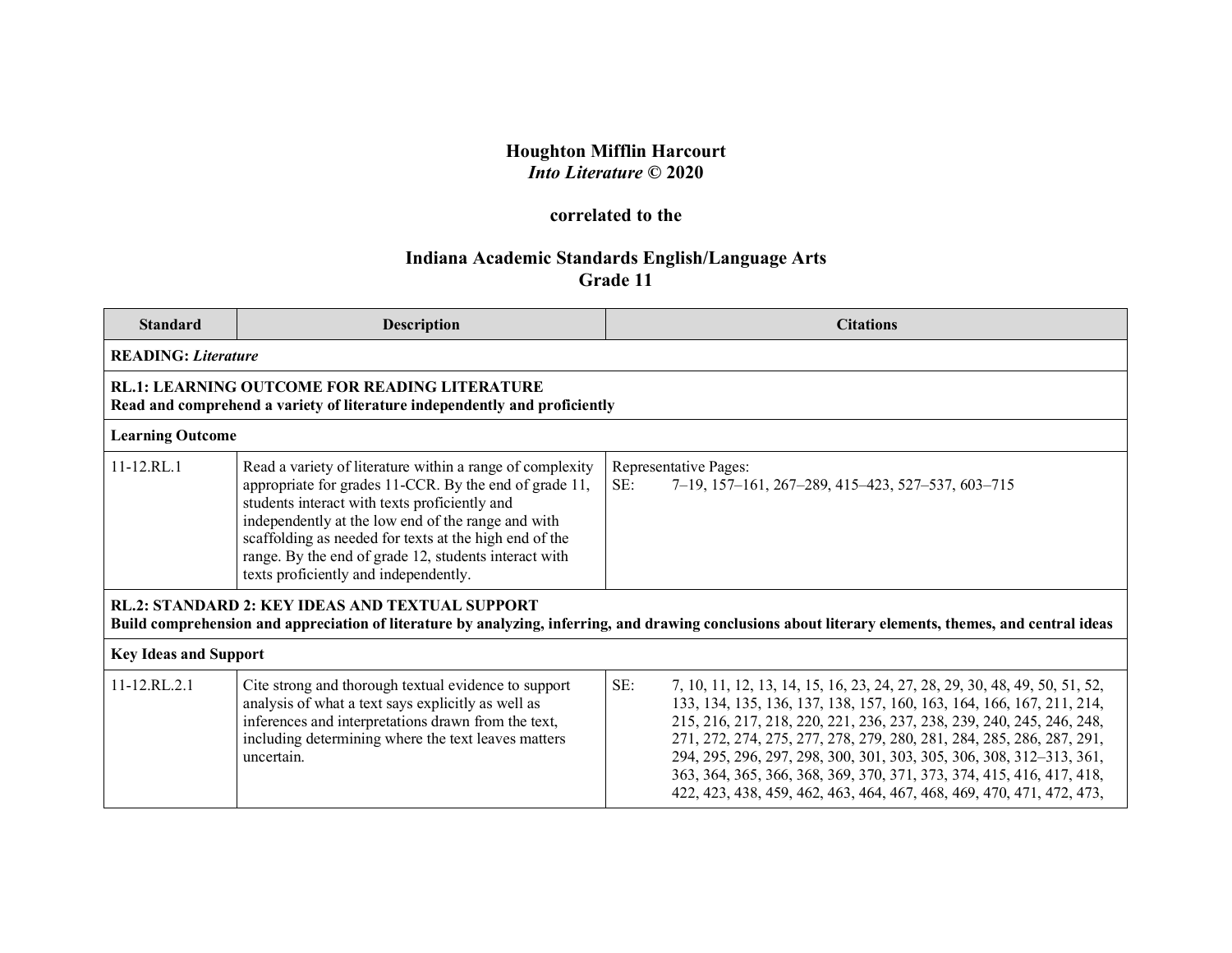| <b>Standard</b> | <b>Description</b>                                                                                                                                                                                                             | <b>Citations</b>                                                                                                                                                                                                                                                                                                                                                                                                                                                                                                                                                                                                                                                                                                                                                                                                            |
|-----------------|--------------------------------------------------------------------------------------------------------------------------------------------------------------------------------------------------------------------------------|-----------------------------------------------------------------------------------------------------------------------------------------------------------------------------------------------------------------------------------------------------------------------------------------------------------------------------------------------------------------------------------------------------------------------------------------------------------------------------------------------------------------------------------------------------------------------------------------------------------------------------------------------------------------------------------------------------------------------------------------------------------------------------------------------------------------------------|
|                 |                                                                                                                                                                                                                                | 474, 476, 477, 478, 507, 509, 510, 511, 512, 513, 514, 521, 522, 523,<br>524, 527, 529, 530, 532, 533, 534, 535, 575, 577, 578, 579, 581, 582,<br>583, 584, 585, 586, 587, 588, 589, 595, 596, 597, 598, 606, 609, 610,<br>613, 615, 618, 620, 625, 629, 630, 633, 634, 637, 640, 643, 647, 649,<br>651, 653, 655, 658, 660, 663, 664, 665, 668, 670, 672, 675, 676, 679,<br>680, 683, 685, 687, 691, 694, 695, 697, 698, 701, 703, 705, 706, 709,<br>710, 712, 713, 724, 761, 763, 765, 766, 767, 768, 773, 775, 776, 777,<br>778, 779, 809, 811, 812, 814, 816, 817, 818-819                                                                                                                                                                                                                                              |
| $11-12.RL.2.2$  | Compare and contrast the development of similar themes<br>or central ideas across two or more works of literature<br>and analyze how they emerge and are shaped and refined<br>by specific details.                            | SE:<br>21, 23, 29, 30, 38, 128, 157, 160, 163, 164, 166–167, 174, 186, 212,<br>214, 215, 216, 218, 220, 233, 236, 237, 238, 239, 240, 244, 248, 253,<br>256, 258, 260-262, 279, 285, 286, 312-313, 361, 374, 434, 464, 478,<br>510, 514, 712, 768, 778, 809, 814, 816, 818                                                                                                                                                                                                                                                                                                                                                                                                                                                                                                                                                  |
| $11-12.RL.2.3$  | Analyze the impact of the author's choices regarding<br>how to develop and relate elements of a story or drama<br>(e.g., where a story is set, how the action is ordered, how<br>the characters are introduced and developed). | SE:<br>7, 10, 11, 12, 13, 14, 15, 16, 23, 24, 27, 28, 29, 30, 133, 134, 135, 136,<br>137, 138, 271, 272, 274, 275, 277, 278, 279, 280, 281, 284, 285, 286,<br>287, 291, 294, 295, 296, 297, 298, 300, 301, 303, 305, 306, 308, 312-<br>313, 361, 363, 364, 365, 366, 368, 369, 370, 371, 373, 374, 459, 462,<br>463, 464, 467, 468, 469, 470, 471, 472, 473, 474, 476, 477, 478, 507,<br>509, 510, 511, 512, 513, 514, 527, 529, 530, 532, 533, 534, 535, 575,<br>577, 578, 579, 581, 582, 583, 584, 585, 586, 587, 588, 589, 606, 609,<br>610, 613, 615, 618, 620, 625, 629, 630, 633, 634, 637, 640, 643, 647,<br>649, 651, 653, 655, 658, 660, 663, 664, 665, 668, 670, 672, 675, 676,<br>679, 680, 683, 685, 687, 691, 694, 695, 697, 698, 701, 703, 705, 706,<br>709, 710, 712, 713, 724, 761, 763, 765, 766, 767, 768 |
| 11-12.RL.2.4    | Students are expected to build upon and continue applying concepts learned previously.                                                                                                                                         |                                                                                                                                                                                                                                                                                                                                                                                                                                                                                                                                                                                                                                                                                                                                                                                                                             |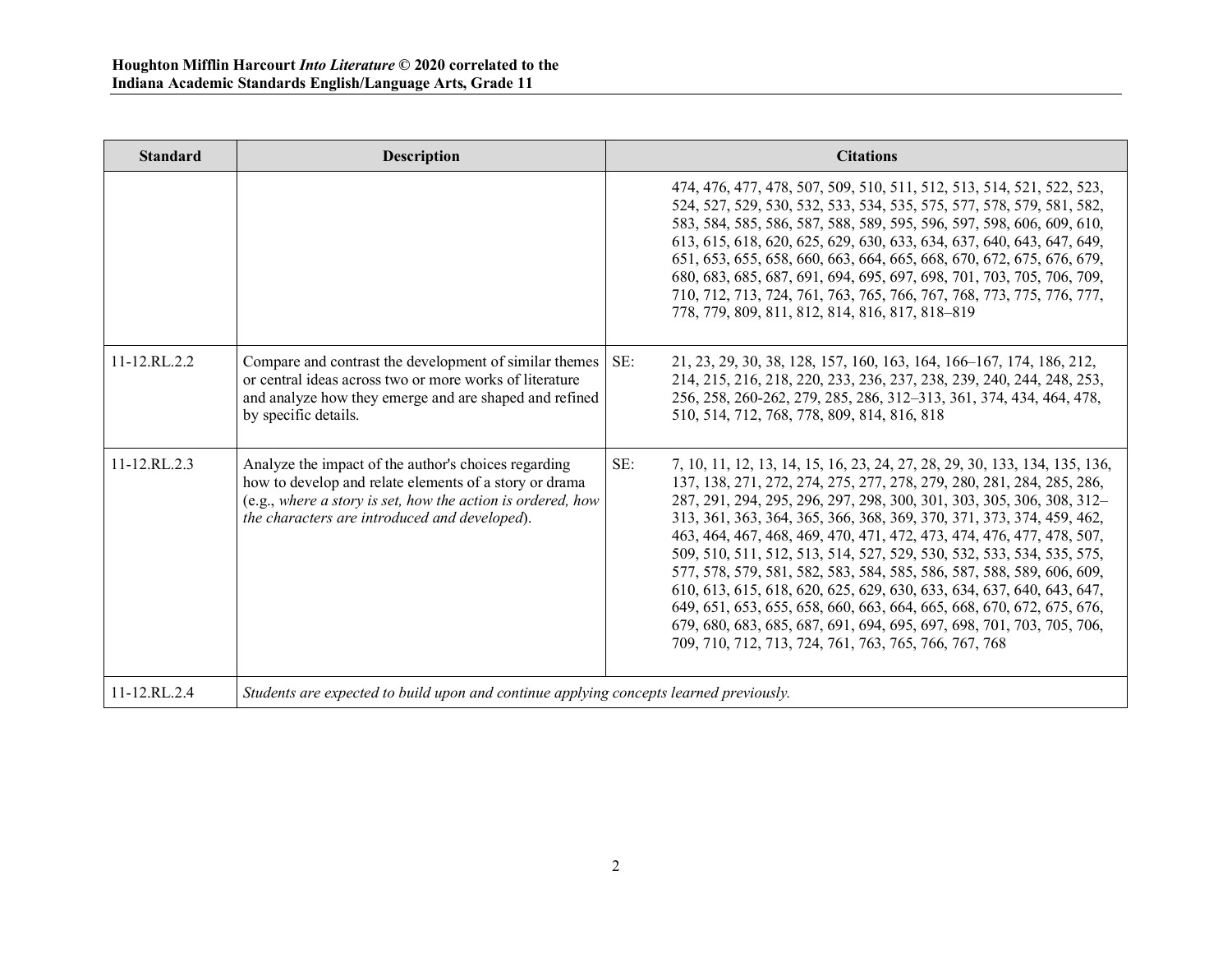| <b>Standard</b>                                                                                                                                                                                         | <b>Description</b>                                                                                                                                                                                                                                                                                                                   |     | <b>Citations</b>                                                                                                                                                                                                                                            |  |
|---------------------------------------------------------------------------------------------------------------------------------------------------------------------------------------------------------|--------------------------------------------------------------------------------------------------------------------------------------------------------------------------------------------------------------------------------------------------------------------------------------------------------------------------------------|-----|-------------------------------------------------------------------------------------------------------------------------------------------------------------------------------------------------------------------------------------------------------------|--|
|                                                                                                                                                                                                         | <b>RL.3: STRUCTURAL ELEMENTS AND ORGANIZATION</b><br>Build comprehension and appreciation of literature, using knowledge of literary structure and point of view                                                                                                                                                                     |     |                                                                                                                                                                                                                                                             |  |
|                                                                                                                                                                                                         | <b>Structural Elements and Organization</b>                                                                                                                                                                                                                                                                                          |     |                                                                                                                                                                                                                                                             |  |
| 11-12.RL.3.1                                                                                                                                                                                            | Analyze and evaluate how an author's choices<br>concerning how to structure specific parts of a work of<br>literature (e.g., the choice of where to begin or end a<br>story, the choice to provide a comedic or tragic<br>resolution) contribute to its overall structure and<br>meaning as well as its aesthetic impact.            | SE: | 21, 25, 27, 28, 30, 47, 212, 214, 215, 216, 218, 220, 233, 237, 238, 246,<br>248, 269, 271, 272, 275, 277, 278, 280, 286, 293, 294, 296, 297, 298,<br>300, 301, 303, 305, 306, 308, 312, 365, 366, 369, 373, 374, 418, 512,<br>524, 595, 695, 761, 767, 816 |  |
| 11-12.RL.3.2                                                                                                                                                                                            | Analyze a work of literature in which the reader must<br>distinguish between what is directly stated and what is<br>intended (e.g., satire, sarcasm, irony, or understatement)<br>in order to understand the point of view.                                                                                                          | SE: | 24, 30, 113, 121, 341, 344-346, 489, 490, 492, 514, 534, 637, 640, 658,<br>691, 710                                                                                                                                                                         |  |
| <b>RL.4: SYNTHESIS AND CONNECTION OF IDEAS</b><br>Build comprehension and appreciation of literature by connecting various literary works and analyzing how medium and interpretation impact<br>meaning |                                                                                                                                                                                                                                                                                                                                      |     |                                                                                                                                                                                                                                                             |  |
| <b>Synthesis and Connection of Ideas</b>                                                                                                                                                                |                                                                                                                                                                                                                                                                                                                                      |     |                                                                                                                                                                                                                                                             |  |
| $11 - 12$ .RL.4.1                                                                                                                                                                                       | Analyze multiple interpretations of a story, play, or<br>poem, evaluating how each version interprets the source<br>text and the impact of the interpretations on the<br>audience.                                                                                                                                                   | SE: | 240, 423, 603-715, 717-725, 816                                                                                                                                                                                                                             |  |
| 11-12.RL.4.2                                                                                                                                                                                            | Analyze and evaluate works of literary or cultural<br>significance in history (American, English, or world) and<br>the way in which these works have used archetypes<br>drawn from myths, traditional stories, or religious works,<br>as well as how two or more of the works treat similar<br>themes, conflicts, issues, or topics. | SE: | 131-141, 157-161, 162-163, 164-167, 211-221, 233-241, 243-249,<br>269-289, 291-311, 312-313, 361-377, 415-423, 459-481, 507-517,<br>519-525, 527-537, 575-591, 593-599, 603-715                                                                             |  |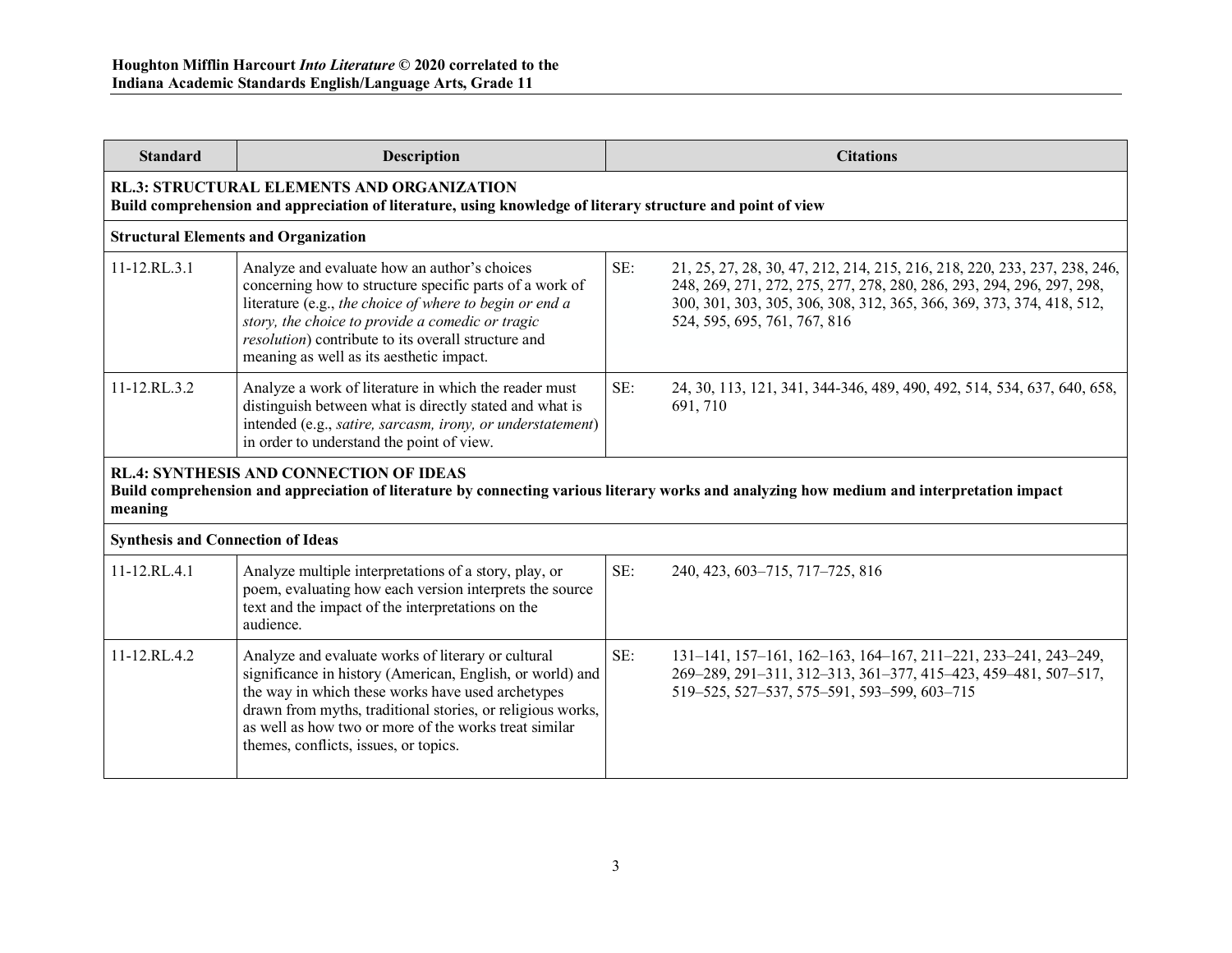| <b>Standard</b>                                                                                                                         | <b>Description</b>                                                                                                                                                                                                                                                                                                                                                                     | <b>Citations</b>                                                                                                                                                                                                                                                                                                                                                                                                                                                                                                                                                                                                                                                                                                                                               |  |  |
|-----------------------------------------------------------------------------------------------------------------------------------------|----------------------------------------------------------------------------------------------------------------------------------------------------------------------------------------------------------------------------------------------------------------------------------------------------------------------------------------------------------------------------------------|----------------------------------------------------------------------------------------------------------------------------------------------------------------------------------------------------------------------------------------------------------------------------------------------------------------------------------------------------------------------------------------------------------------------------------------------------------------------------------------------------------------------------------------------------------------------------------------------------------------------------------------------------------------------------------------------------------------------------------------------------------------|--|--|
| <b>READING: Nonfiction</b>                                                                                                              |                                                                                                                                                                                                                                                                                                                                                                                        |                                                                                                                                                                                                                                                                                                                                                                                                                                                                                                                                                                                                                                                                                                                                                                |  |  |
|                                                                                                                                         | <b>RN.1: LEARNING OUTCOME FOR READING NONFICTION</b><br>Read and comprehend a variety of nonfiction independently and proficiently                                                                                                                                                                                                                                                     |                                                                                                                                                                                                                                                                                                                                                                                                                                                                                                                                                                                                                                                                                                                                                                |  |  |
| <b>Learning Outcome</b>                                                                                                                 |                                                                                                                                                                                                                                                                                                                                                                                        |                                                                                                                                                                                                                                                                                                                                                                                                                                                                                                                                                                                                                                                                                                                                                                |  |  |
| 11-12.RN.1                                                                                                                              | Read a variety of nonfiction within a range of<br>complexity appropriate for grades 11-CCR. By the end<br>of grade 11, students interact with texts proficiently and<br>independently at the low end of the range and with<br>scaffolding as needed for texts at the high end of the<br>range. By the end of grade 12, students interact with<br>texts proficiently and independently. | Representative Pages:<br>SE:<br>67-79, 143-155, 397-403, 539-555, 727-737                                                                                                                                                                                                                                                                                                                                                                                                                                                                                                                                                                                                                                                                                      |  |  |
| <b>RN.2: KEY IDEAS AND TEXTUAL SUPPORT</b><br>Extract and construct meaning from nonfiction texts using a range of comprehension skills |                                                                                                                                                                                                                                                                                                                                                                                        |                                                                                                                                                                                                                                                                                                                                                                                                                                                                                                                                                                                                                                                                                                                                                                |  |  |
| <b>Key Ideas and Textural Support</b>                                                                                                   |                                                                                                                                                                                                                                                                                                                                                                                        |                                                                                                                                                                                                                                                                                                                                                                                                                                                                                                                                                                                                                                                                                                                                                                |  |  |
| 11-12.RN.2.1                                                                                                                            | Cite strong and thorough textual evidence to support<br>analysis of what a text says explicitly as well as<br>inferences and interpretations drawn from the text,<br>including determining where the text leaves matters<br>uncertain.                                                                                                                                                 | SE:<br>38, 39, 40, 41, 42, 43, 58, 59, 61, 62, 70, 71, 72, 73, 75, 76, 77, 103,<br>104, 105, 106, 107, 108, 109, 115, 116, 117, 119, 121, 122, 123, 128,<br>152, 169, 172, 173, 174, 179, 181, 182, 183, 184, 185, 186, 190, 223,<br>225, 226, 227, 228, 229, 253, 254, 255, 256, 258, 259, 260, 261, 262,<br>263, 266–267, 334, 335, 336, 337, 343, 344, 345, 346, 381, 382, 383,<br>384, 385, 386, 387, 388, 389, 390, 392, 399, 400, 402, 403, 404, 405,<br>406, 408, 409, 412, 413, 428, 429, 431, 434, 483, 485, 487, 488, 489,<br>490, 492, 500, 501, 502, 542, 543, 546, 547, 552, 553, 729, 730, 731,<br>732, 733, 734, 741, 742, 743, 744, 746, 747, 748, 749, 750, 752, 753,<br>754, 755, 756, 757, 784, 786, 787, 788, 789, 793, 796, 797, 798, 800 |  |  |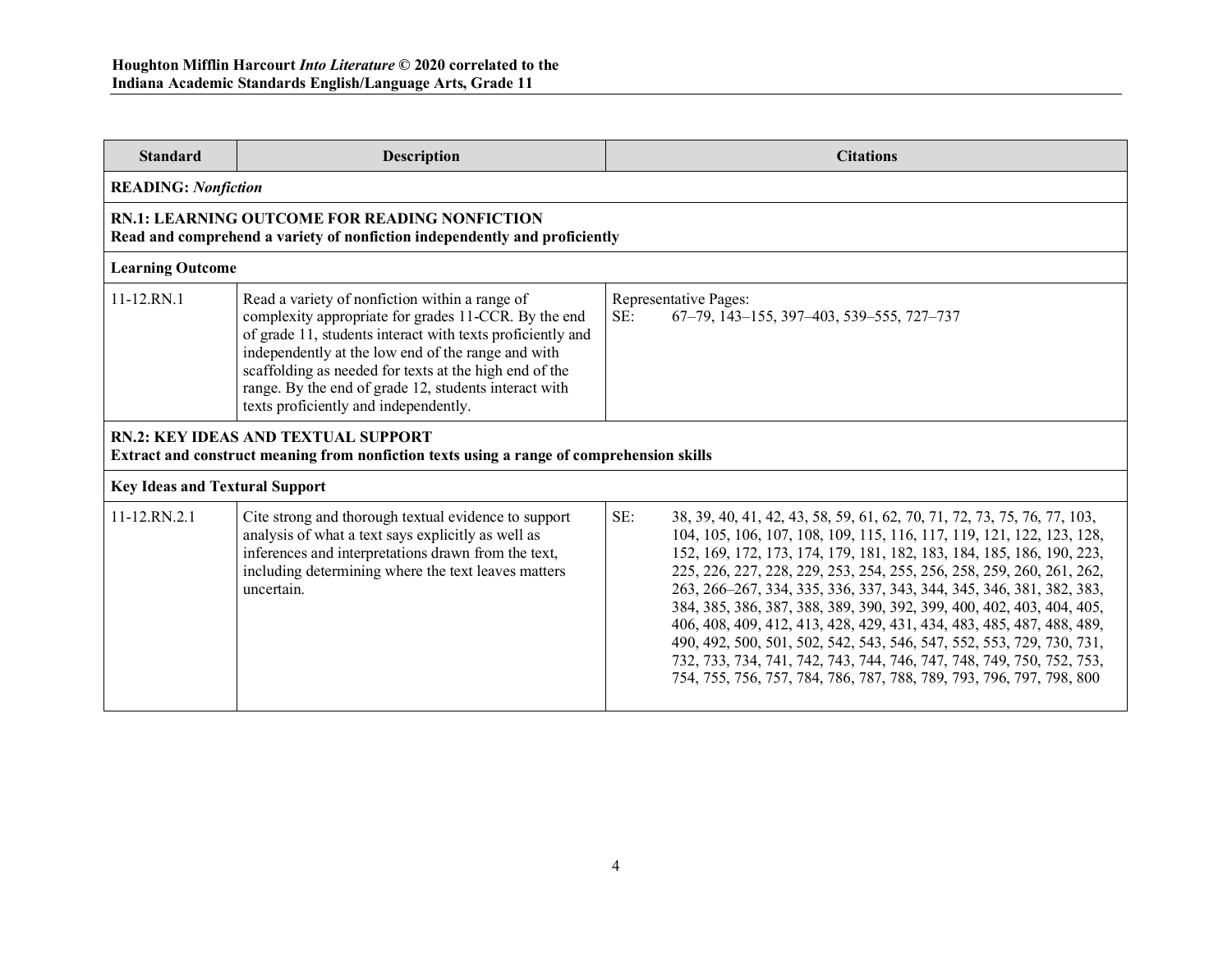| <b>Standard</b> | <b>Description</b>                                                                                                                                                                                                                                                                                                                                 |     | <b>Citations</b>                                                                                                                                                                                                                                                                                                                                                                                                                                                                                                                                                                                                                                                                                                                                        |
|-----------------|----------------------------------------------------------------------------------------------------------------------------------------------------------------------------------------------------------------------------------------------------------------------------------------------------------------------------------------------------|-----|---------------------------------------------------------------------------------------------------------------------------------------------------------------------------------------------------------------------------------------------------------------------------------------------------------------------------------------------------------------------------------------------------------------------------------------------------------------------------------------------------------------------------------------------------------------------------------------------------------------------------------------------------------------------------------------------------------------------------------------------------------|
| 11-12.RN.2.2    | Compare and contrast the development of similar central<br>ideas across two or more texts and analyze how they<br>emerge and are shaped and refined by specific details.                                                                                                                                                                           | SE: | 55, 62, 76, 80–81, 103, 108, 113, 115, 122, 128, 177, 186, 223, 225,<br>227, 228, 251, 253, 254, 256, 258, 260, 261, 262, 266-267, 331, 389,<br>397, 400, 402, 405, 468, 485, 547, 781, 784, 786, 788, 793, 796, 800,<br>805                                                                                                                                                                                                                                                                                                                                                                                                                                                                                                                            |
| 11-12.RN.2.3    | Analyze a complex set of ideas or sequence of events<br>and explain how specific individuals, ideas, or events<br>interact and develop over the course of a text.                                                                                                                                                                                  | SE: | 38, 39, 40, 41, 42, 43, 58, 59, 61, 62, 70, 71, 72, 73, 75, 76, 77, 103,<br>104, 105, 106, 107, 108, 109, 115, 116, 117, 119, 121, 122, 123, 128,<br>152, 169, 172, 173, 174, 179, 181, 182, 183, 184, 185, 186, 190, 223,<br>225, 226, 227, 228, 229, 253, 254, 255, 256, 258, 259, 260, 261, 262,<br>263, 266–267, 334, 335, 336, 337, 343, 344, 345, 346, 381, 382, 383,<br>384, 385, 386, 387, 388, 389, 390, 392, 399, 400, 402, 403, 404, 405,<br>406, 408, 409, 412, 413, 428, 429, 431, 434, 483, 485, 487, 488, 489,<br>490, 492, 500, 501, 502, 542, 543, 546, 547, 552, 553, 729, 730, 731,<br>732, 733, 734, 741, 742, 743, 744, 746, 747, 748, 749, 750, 752, 753,<br>754, 755, 756, 757, 784, 786, 787, 788, 789, 793, 796, 797, 798, 800 |
|                 | <b>RN.3: STRUCTURAL ELEMENTS AND ORGANIZATION</b><br>Build understanding of nonfiction text, using knowledge of structural organization and author's purpose and message                                                                                                                                                                           |     |                                                                                                                                                                                                                                                                                                                                                                                                                                                                                                                                                                                                                                                                                                                                                         |
|                 | <b>Structural Elements and Organization</b>                                                                                                                                                                                                                                                                                                        |     |                                                                                                                                                                                                                                                                                                                                                                                                                                                                                                                                                                                                                                                                                                                                                         |
| 11-12.RN.3.1    | Students are expected to build upon and continue applying concepts learned previously.                                                                                                                                                                                                                                                             |     |                                                                                                                                                                                                                                                                                                                                                                                                                                                                                                                                                                                                                                                                                                                                                         |
| 11-12.RN.3.2    | Analyze and evaluate the effectiveness of the structure<br>an author uses in his or her exposition or argument,<br>including whether the structure makes points clear,<br>convincing, and engaging.                                                                                                                                                | SE: | 101, 104, 105, 106, 108, 113, 116, 122, 259, 260, 261, 266, 331, 336,<br>397, 400, 412, 739, 741, 742, 743, 744, 745, 746, 747, 748, 749, 750,<br>751, 752, 753, 754, 755, 756, 781, 784, 786, 788, 797, 798, 804                                                                                                                                                                                                                                                                                                                                                                                                                                                                                                                                       |
| 11-12.RN.3.3    | Determine an author's perspective or purpose in a text in<br>which the rhetoric is particularly effective (e.g., <i>appeals</i> )<br>to both friendly and hostile audiences, anticipates and<br>addresses reader concerns and counterclaims),<br>analyzing how style and content contribute to the power,<br>persuasiveness or beauty of the text. | SE: | 35, 42, 58, 62, 70, 71, 72, 76, 80, 81, 108, 116, 128, 169, 173, 174, 182,<br>184, 185, 186, 226, 228, 254, 255, 256, 262, 266, 334, 336, 358, 382,<br>383, 384, 386, 387, 388, 390, 392, 399, 400, 403, 404, 406, 408, 485,<br>487, 489, 490, 492, 542, 546, 547, 552, 556, 730, 731, 733, 744, 746,<br>749, 751, 752, 753, 754, 755, 756, 784, 797, 798, 800, 805                                                                                                                                                                                                                                                                                                                                                                                     |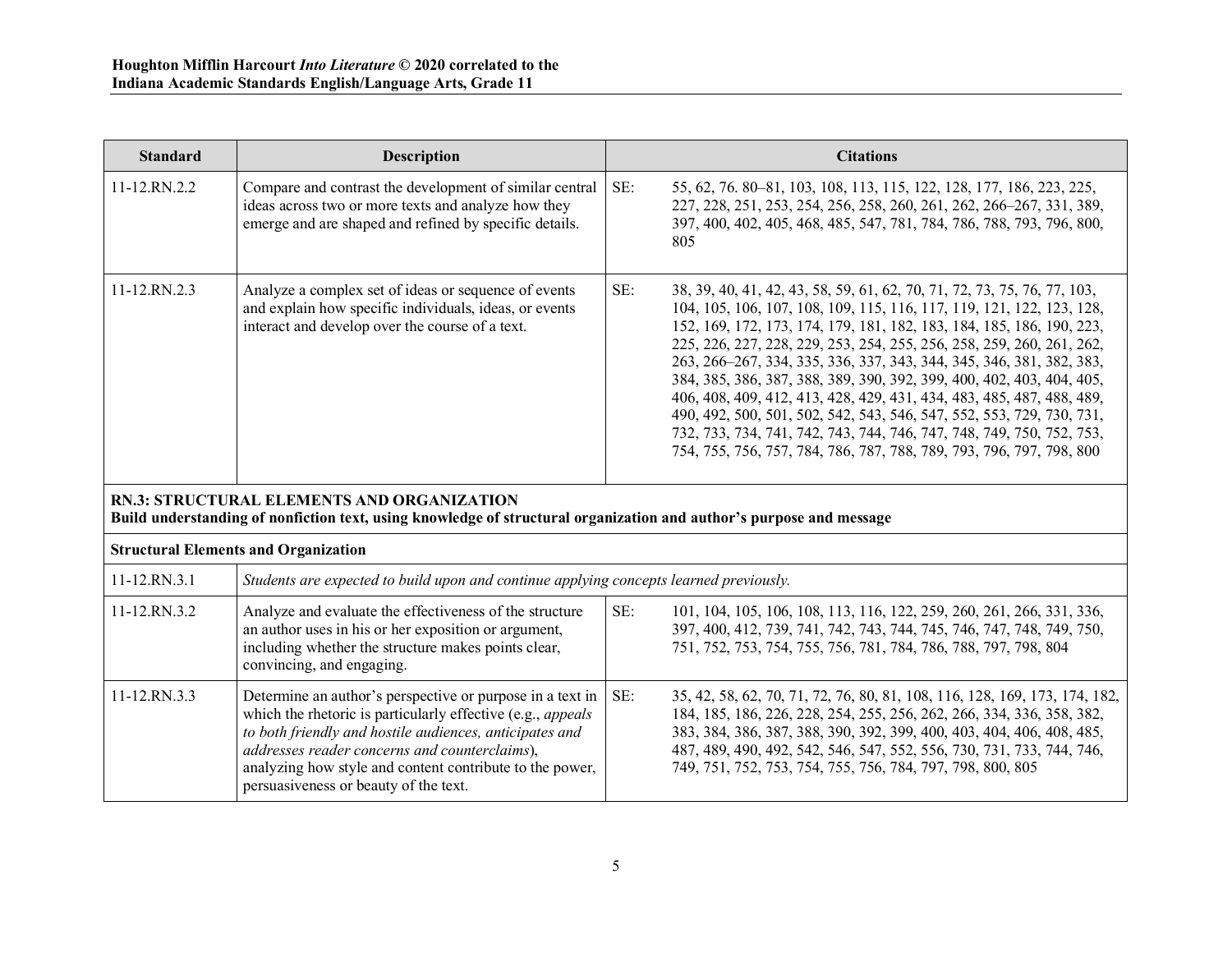| <b>Standard</b>                                                                                                                    | <b>Description</b>                                                                                                                                                                                                                                                                  | <b>Citations</b>                                                                                      |  |  |
|------------------------------------------------------------------------------------------------------------------------------------|-------------------------------------------------------------------------------------------------------------------------------------------------------------------------------------------------------------------------------------------------------------------------------------|-------------------------------------------------------------------------------------------------------|--|--|
|                                                                                                                                    | <b>RN.4: SYNTHESIS AND CONNECTION OF IDEAS</b><br>Build understanding of nonfiction texts by evaluating specific claims and synthesizing and connecting ideas                                                                                                                       |                                                                                                       |  |  |
| <b>Synthesis and Connection of Ideas</b>                                                                                           |                                                                                                                                                                                                                                                                                     |                                                                                                       |  |  |
| 11-12.RN.4.1                                                                                                                       | Delineate and evaluate the arguments and specific claims<br>in seminal U.S. and world texts, assessing whether the<br>reasoning is valid and the evidence is relevant and<br>sufficient; identify false statements and fallacious<br>reasoning.                                     | SE:<br>101-111, 169-175, 331-339, 397-413, 739-759                                                    |  |  |
| $11 - 12$ .RN.4.2                                                                                                                  | Synthesize and evaluate multiple sources of information<br>presented in different media or formats as well as in<br>words in order to address a question or solve a problem.                                                                                                        | SE:<br>62, 76, 80–81, 138, 186, 190–191, 266–267, 336, 434, 527–557, 734,<br>756, 788, 800            |  |  |
| 11-12.RN.4.3                                                                                                                       | Analyze and synthesize foundational U.S. and world<br>documents of historical and literary significance for their<br>themes, purposes, and rhetorical features.                                                                                                                     | SE:<br>55-65, 101-111, 145-155, 331-339                                                               |  |  |
| <b>READING: Vocabulary</b>                                                                                                         |                                                                                                                                                                                                                                                                                     |                                                                                                       |  |  |
| <b>RV.1: LEARNING OUTCOME FOR READING VOCABULARY</b><br>Acquire, refine, and apply vocabulary using various strategies and sources |                                                                                                                                                                                                                                                                                     |                                                                                                       |  |  |
|                                                                                                                                    | <b>Learning Outcome</b>                                                                                                                                                                                                                                                             |                                                                                                       |  |  |
| $11 - 12$ .RV.1                                                                                                                    | Acquire and use accurately general academic and<br>content-specific words and phrases at the college and<br>career readiness level; demonstrate independence in<br>gathering vocabulary knowledge when considering a<br>word or phrase important to comprehension or<br>expression. | Representative Pages:<br>SE:<br>5, 8, 18, 22, 32, 36, 44, 56, 64, 68, 78, 99, 111, 209, 329, 457, 573 |  |  |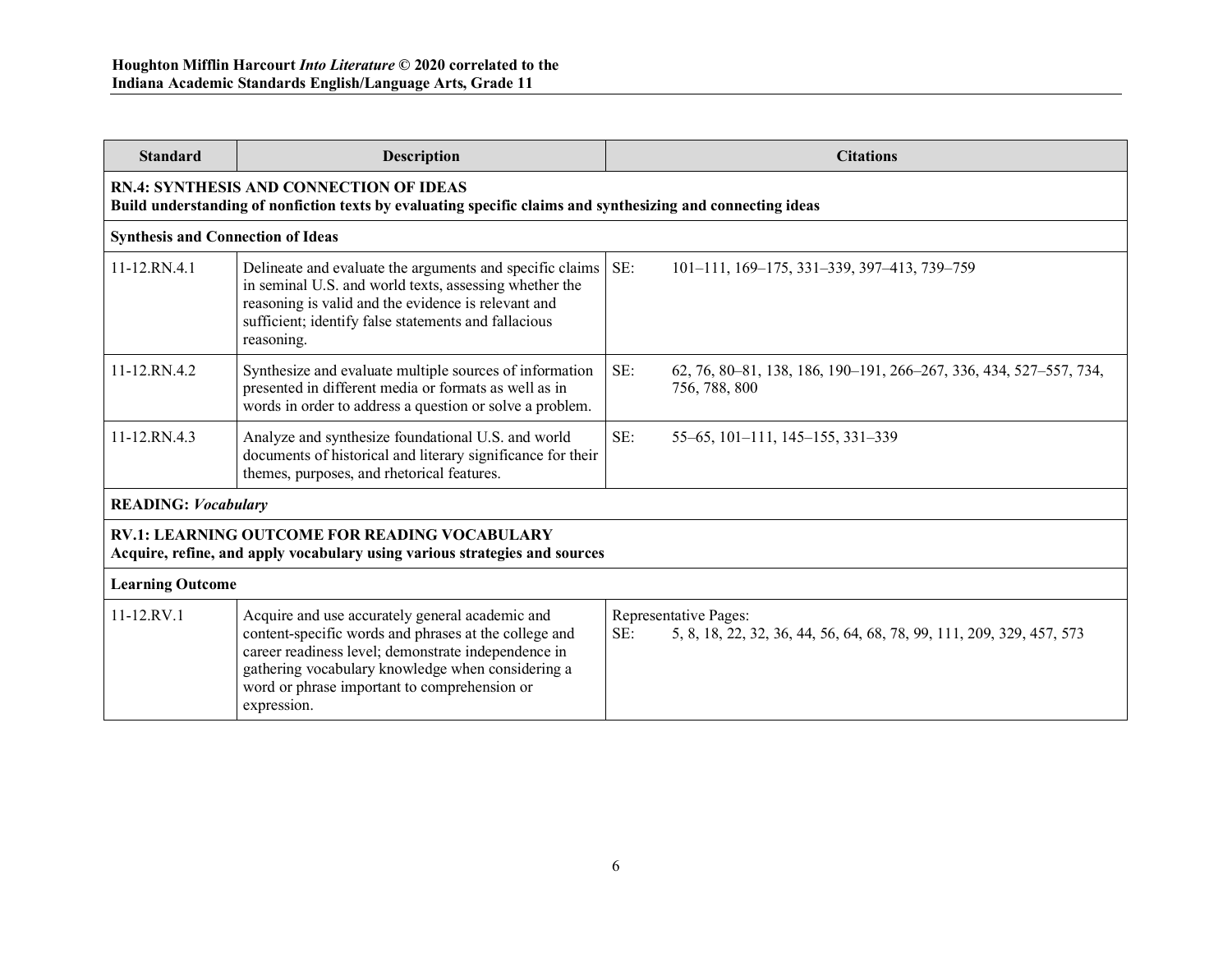| <b>Standard</b>                                                                                                                                                                                                    | <b>Description</b>                                                                                                                                                                                                                                                                                                                                                       |     | <b>Citations</b>                                                                                                                                                                                      |  |
|--------------------------------------------------------------------------------------------------------------------------------------------------------------------------------------------------------------------|--------------------------------------------------------------------------------------------------------------------------------------------------------------------------------------------------------------------------------------------------------------------------------------------------------------------------------------------------------------------------|-----|-------------------------------------------------------------------------------------------------------------------------------------------------------------------------------------------------------|--|
|                                                                                                                                                                                                                    | <b>RV.2: VOCABULARY BUILDING</b><br>Build and refine vocabulary by using strategies to determine and clarify words and understand their relationships                                                                                                                                                                                                                    |     |                                                                                                                                                                                                       |  |
| <b>Vocabulary Building</b>                                                                                                                                                                                         |                                                                                                                                                                                                                                                                                                                                                                          |     |                                                                                                                                                                                                       |  |
| 11-12.RV.2.1                                                                                                                                                                                                       | Use context to determine or clarify the meaning of words<br>and phrases.                                                                                                                                                                                                                                                                                                 | SE: | 18, 32, 64, 78, 111, 176, 264, 310, 348, 394, 504, 516, 554, 714                                                                                                                                      |  |
| 11-12.RV.2.2                                                                                                                                                                                                       | Students are expected to build upon and continue applying concepts learned previously.                                                                                                                                                                                                                                                                                   |     |                                                                                                                                                                                                       |  |
| 11-12.RV.2.3                                                                                                                                                                                                       | Analyze nuances in the meaning of words with similar<br>denotations.                                                                                                                                                                                                                                                                                                     | SE: | 176, 288, 436, 494, 736, 770                                                                                                                                                                          |  |
| 11-12.RV.2.4                                                                                                                                                                                                       | Identify and correctly use patterns of word changes that<br>indicate different meanings or parts of speech (e.g.,<br>conceive, conception, conceivable).                                                                                                                                                                                                                 | SE: | 140, 154, 410, 536, 758, 790, 802                                                                                                                                                                     |  |
| 11-12.RV.2.5                                                                                                                                                                                                       | Select appropriate general and specialized reference<br>materials, both print and digital, to find the<br>pronunciation of a word or determine or clarify its<br>precise meaning, part of speech, etymology, or standard<br>usage.                                                                                                                                       | SE: | 5, 18, 32, 44, 64, 99, 111, 124, 154, 209, 230, 264, 288, 310, 329, 338,<br>348, 394, 436, 457, 516, 536, 573, 714, 736, 770, 802                                                                     |  |
| <b>RV.3: VOCABULARY IN LITERATURE AND NONFICTION TEXTS</b><br>Build comprehension and appreciation of literature and nonfiction texts by determining or clarifying figurative, connotative, and technical meanings |                                                                                                                                                                                                                                                                                                                                                                          |     |                                                                                                                                                                                                       |  |
|                                                                                                                                                                                                                    | <b>Vocabulary in Literature and Nonfiction Texts</b>                                                                                                                                                                                                                                                                                                                     |     |                                                                                                                                                                                                       |  |
| 11-12.RV.3.1                                                                                                                                                                                                       | Analyze the meaning of words and phrases as they are<br>used in works of literature, including figurative and<br>connotative meanings; analyze the cumulative impact of<br>specific word choices (e.g., imagery, allegory, and<br>symbolism) on meaning and tone (e.g., how the language<br>evokes a sense of time and place; how it sets a formal or<br>informal tone). | SE: | 8, 18, 22, 32, 47, 49, 132, 140, 270, 271, 288, 291, 292, 297, 308, 310,<br>312, 362, 376, 415, 423, 438, 460, 468, 480, 508, 516, 521, 524, 528,<br>529, 536, 576, 590, 593, 595, 714, 762, 770, 778 |  |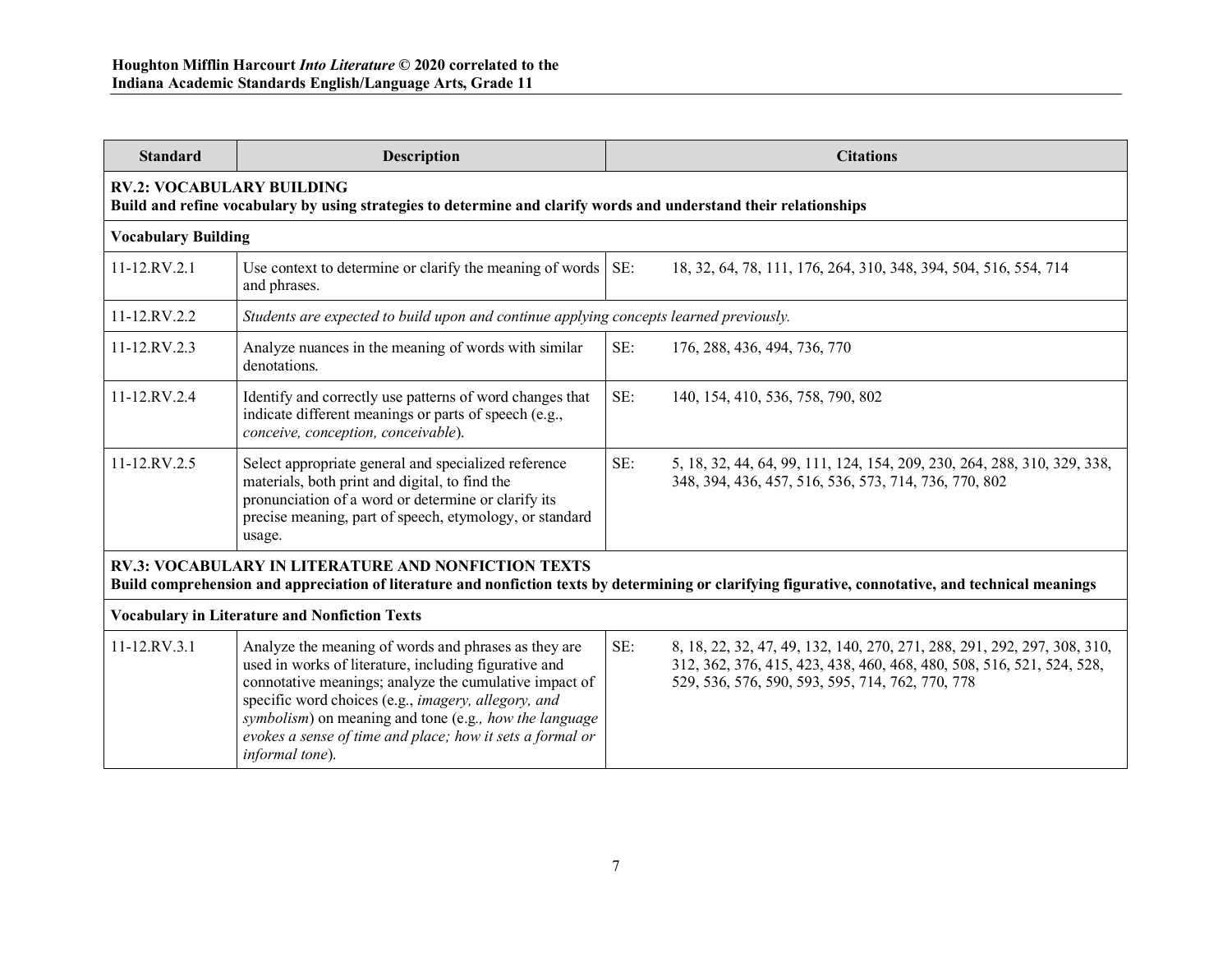| <b>Standard</b>                                              | <b>Description</b>                                                                                                                                                                                                                                                                      | <b>Citations</b>                                                                                                                                                                                                                          |  |
|--------------------------------------------------------------|-----------------------------------------------------------------------------------------------------------------------------------------------------------------------------------------------------------------------------------------------------------------------------------------|-------------------------------------------------------------------------------------------------------------------------------------------------------------------------------------------------------------------------------------------|--|
| $11 - 12$ RV 3.2                                             | Determine the meaning of words and phrases as they are<br>used in a nonfiction text, including figurative,<br>connotative, and technical meanings; evaluate the<br>cumulative impact of how an author uses and refines the<br>meaning of a key term or terms over the course of a text. | SE:<br>36, 44, 56, 64, 68, 78, 102, 110, 111, 114, 124, 144, 154, 170, 176, 180,<br>188, 224, 230, 252, 264, 332, 338, 342, 348, 380, 394, 398, 410, 426,<br>436, 484, 494, 498, 504, 540, 554, 728, 736, 740, 758, 782, 790, 794,<br>802 |  |
| $11 - 12$ . RV. $3.3$                                        | Interpret figures of speech (e.g., <i>paradox</i> ) in context and<br>analyze their role in the text.                                                                                                                                                                                   | SE:<br>59, 61, 188, 212, 240, 251, 254, 256, 262, 714, 739, 816-817<br>Level Up Tutorials: Literal and Figurative Meanings                                                                                                                |  |
| Writing                                                      |                                                                                                                                                                                                                                                                                         |                                                                                                                                                                                                                                           |  |
|                                                              | W.1: LEARNING OUTCOME FOR WRITING<br>Write effectively for a variety of tasks, purposes, and audiences                                                                                                                                                                                  |                                                                                                                                                                                                                                           |  |
| <b>Learning Outcome</b>                                      |                                                                                                                                                                                                                                                                                         |                                                                                                                                                                                                                                           |  |
| $11 - 12$ . W. 1                                             | Write routinely over a variety of time frames for a range<br>of tasks, purposes, and audiences; apply reading<br>standards to support analysis, reflection, and research by<br>drawing evidence from literature and nonfiction texts.                                                   | Representative Pages:<br>17, 43, 77, 84–90, 194–200, 316–322, 442–448, 560–566, 822–828<br>SE:                                                                                                                                            |  |
| W.2: HANDWRITING<br>Demonstrate the ability to write legibly |                                                                                                                                                                                                                                                                                         |                                                                                                                                                                                                                                           |  |
| Handwriting                                                  |                                                                                                                                                                                                                                                                                         |                                                                                                                                                                                                                                           |  |
| $11 - 12.W.2$                                                | Students are expected to build upon and continue applying concepts learned previously.                                                                                                                                                                                                  |                                                                                                                                                                                                                                           |  |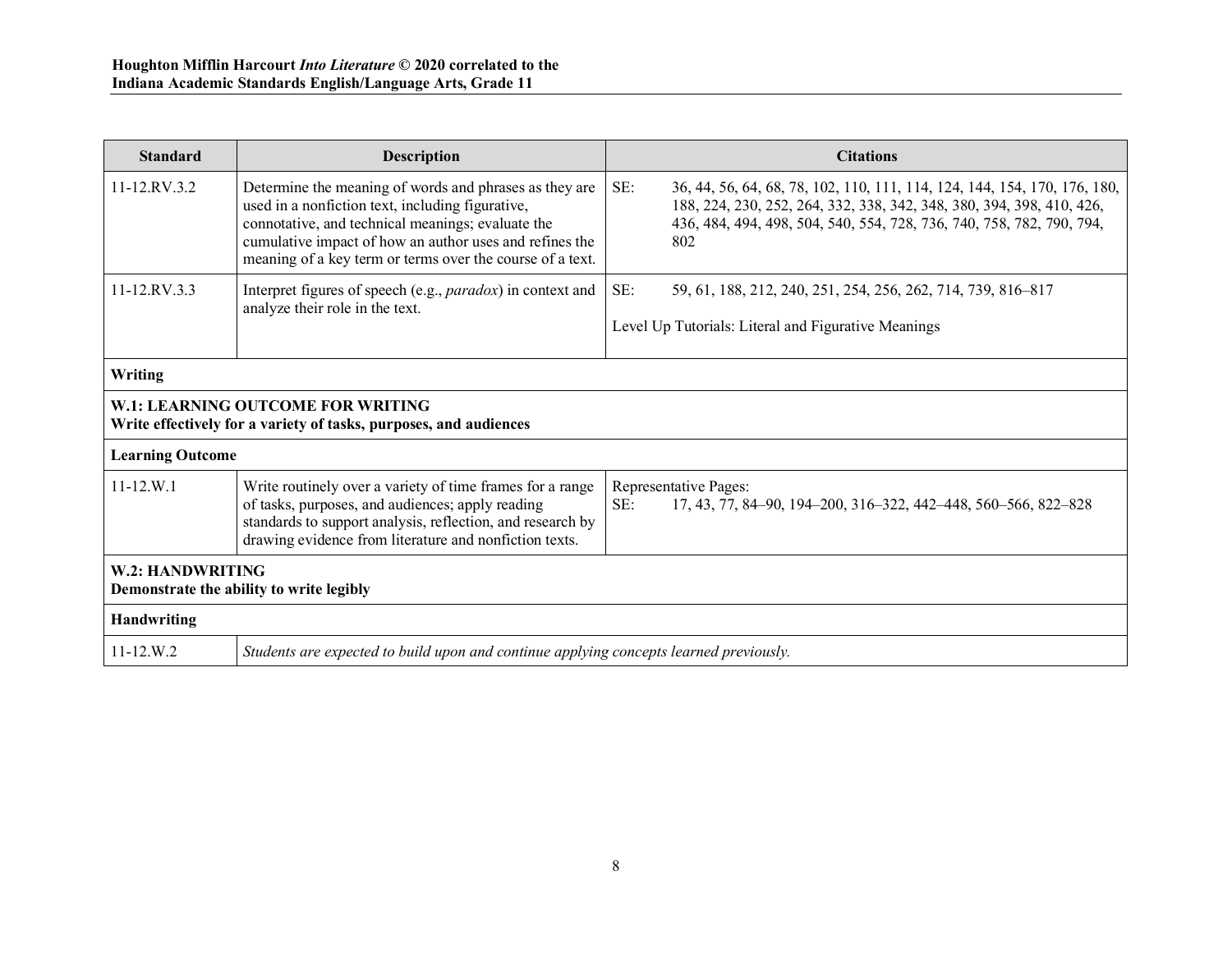| <b>Standard</b> | Description                                                                                                                                                                                                                                                                      |     | <b>Citations</b>                                      |  |  |
|-----------------|----------------------------------------------------------------------------------------------------------------------------------------------------------------------------------------------------------------------------------------------------------------------------------|-----|-------------------------------------------------------|--|--|
|                 | W.3: WRITING GENRES<br>Develop and refine writing skills by writing for different purposes and to specific audiences or people                                                                                                                                                   |     |                                                       |  |  |
| Argumentative   |                                                                                                                                                                                                                                                                                  |     |                                                       |  |  |
| $11-12.W.3.1$   | Write arguments in a variety of forms that -                                                                                                                                                                                                                                     |     |                                                       |  |  |
|                 | Introduce precise, knowledgeable claim(s), establish the<br>significance of the claim(s), distinguish the claim(s)<br>from alternate or opposing claims, and create an<br>organization that logically sequences claim(s),<br>counterclaims, reasons, and evidence.               | SE: | 77, 109, 139, 221, 287, 442-444, 503, 757, 789        |  |  |
|                 | Develop claim(s) and counterclaims fairly and<br>thoroughly, supplying the most relevant evidence for<br>each while pointing out the strengths and limitations of<br>both in a manner that anticipates the audience's<br>knowledge level, concerns, values, and possible biases. | SE: | 77, 109, 139, 221, 287, 442-444, 503, 589, 757, 789   |  |  |
|                 | Use effective transitions as well as varied syntax to link<br>the major sections of the text, create cohesion, and<br>clarify the relationships between claim(s) and reasons,<br>between reasons and evidence, and between claim(s) and<br>counterclaims.                        | SE: | 109, 265, 313, 316, 445, 448, 449, 566, 762, 769, 771 |  |  |
|                 | Establish and maintain a consistent style and tone<br>appropriate to purpose and audience.                                                                                                                                                                                       | SE: | 170, 175, 177, 313, 442, 448                          |  |  |
|                 | Provide a concluding statement or section that follows<br>from and supports the argument presented.                                                                                                                                                                              | SE: | 139, 221, 442, 446, 448                               |  |  |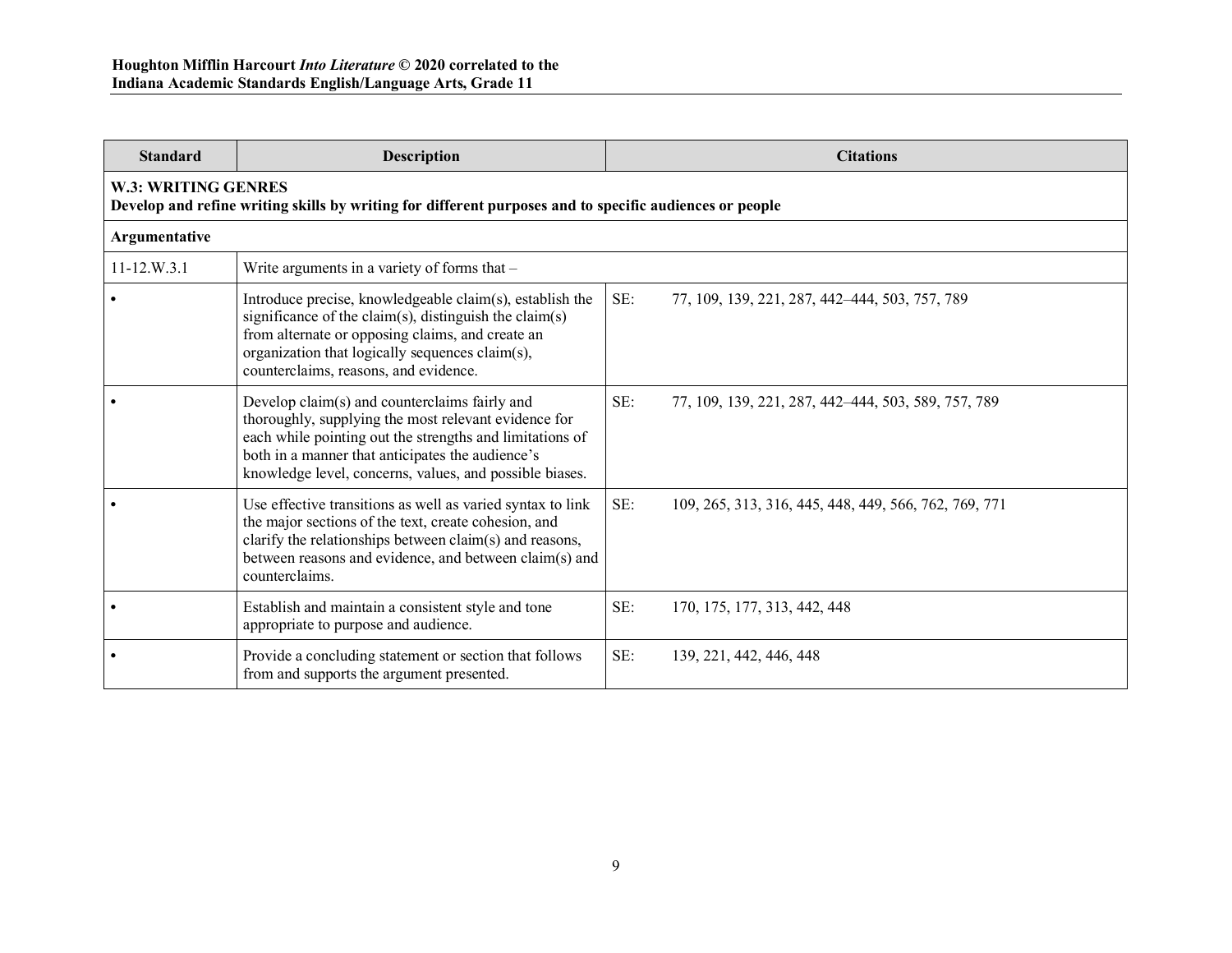| <b>Standard</b>    | <b>Description</b>                                                                                                                                                                                                                                                                                  | <b>Citations</b>                                                                                                                                                                                           |
|--------------------|-----------------------------------------------------------------------------------------------------------------------------------------------------------------------------------------------------------------------------------------------------------------------------------------------------|------------------------------------------------------------------------------------------------------------------------------------------------------------------------------------------------------------|
| <b>Informative</b> |                                                                                                                                                                                                                                                                                                     |                                                                                                                                                                                                            |
| $11-12.W.3.2$      | Write informative compositions on a variety of topics that -                                                                                                                                                                                                                                        |                                                                                                                                                                                                            |
|                    | Introduce a topic; organize complex ideas, concepts, and<br>information so that each new element builds on that<br>which precedes it to create a unified whole; include<br>formatting (e.g., headings), graphics (e.g., figures,<br>tables), and multimedia when useful to aiding<br>comprehension. | SE:<br>43, 84-86, 123, 129, 153, 175, 187, 194-196, 229, 241, 263, 316-318,<br>337, 347, 393, 409, 423, 479, 535, 553, 694, 713, 725, 735, 779, 801,<br>817, 822–824                                       |
|                    | Develop the topic thoroughly by selecting the most<br>significant and relevant facts, extended definitions,<br>concrete details, quotations, or other information and<br>examples appropriate to the audience's knowledge of the<br>topic.                                                          | SE:<br>43, 84–86, 88, 90, 123, 129, 153, 175, 187, 194–196, 197, 199, 229,<br>241, 263, 316-317, 319, 321, 337, 347, 393, 409, 423, 479, 535, 553,<br>694, 713, 725, 735, 779, 801, 817, 822-824, 826, 828 |
|                    | Use appropriate and varied transitions and syntax to link<br>the major sections of the text, create cohesion, and<br>clarify the relationships among complex ideas and<br>concepts.                                                                                                                 | SE:<br>90, 198, 200, 201, 265, 313, 316, 320, 322, 822, 826, 828                                                                                                                                           |
|                    | Choose language, content-specific vocabulary, and<br>techniques such as metaphor, simile, and analogy to<br>manage the complexity of the topic, recognizing and<br>eliminating wordiness and redundancy.                                                                                            | SE:<br>43, 88, 89–90, 123, 129, 153, 175, 187, 197, 198–199, 229, 241, 263,<br>319, 320–321, 337, 347, 393, 409, 423, 479, 535, 553, 694, 713, 725,<br>735, 779, 801, 817, 826, 827-828                    |
|                    | Establish and maintain a style appropriate to the purpose<br>and audience.                                                                                                                                                                                                                          | SE:<br>170, 175, 177, 198, 200, 313, 320, 322, 442, 448, 826                                                                                                                                               |
|                    | Provide a concluding statement or section that follows<br>from and supports the information or explanation<br>presented (e.g., articulating implications or the<br>significance of the topic).                                                                                                      | SE:<br>63, 84, 88, 91, 129, 153, 194, 198, 200, 229, 316, 318, 320, 322, 347,<br>393, 409, 423, 589, 801, 822, 826, 828                                                                                    |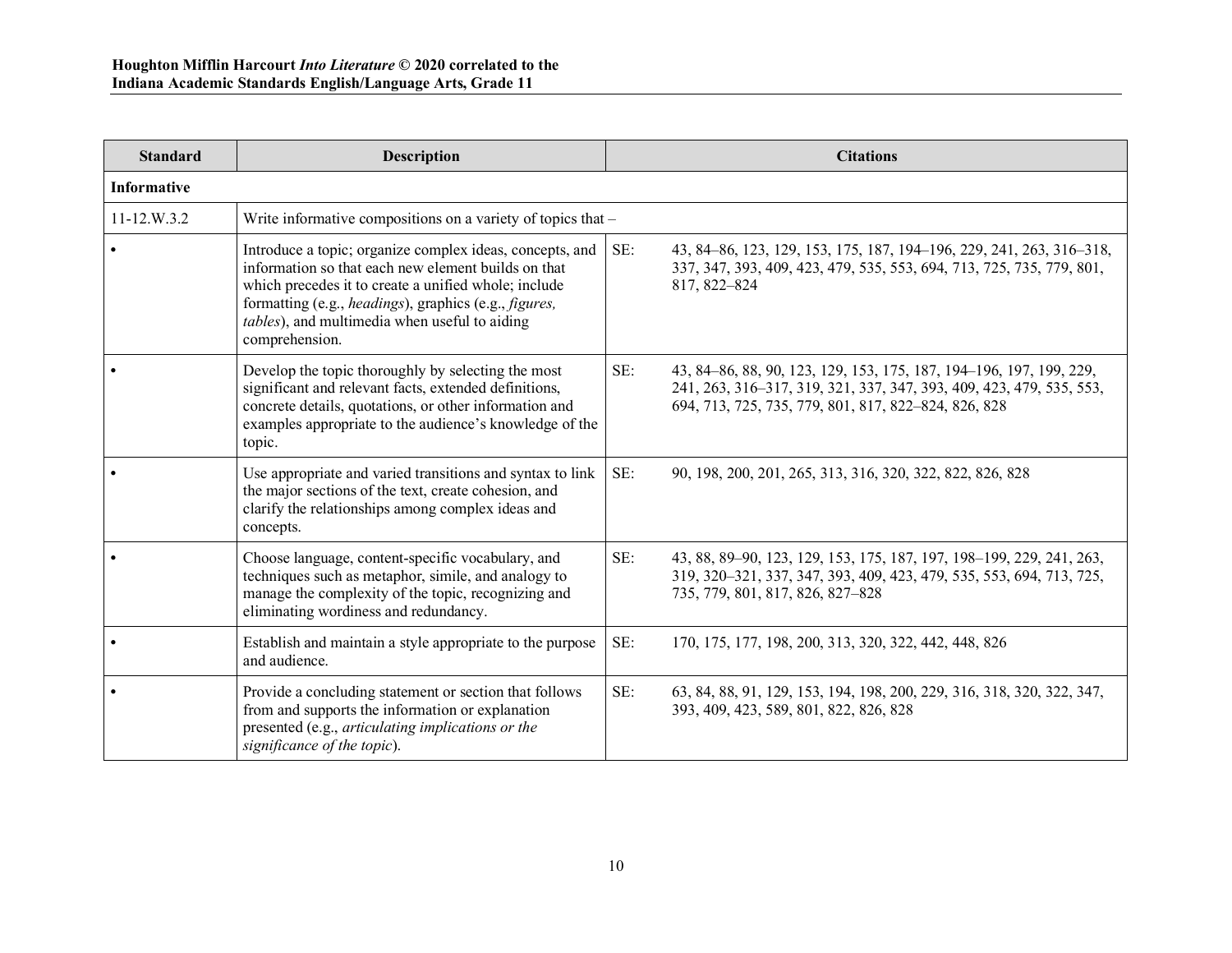| <b>Standard</b>   | <b>Description</b>                                                                                                                                                                                                               |     | <b>Citations</b>                                                  |
|-------------------|----------------------------------------------------------------------------------------------------------------------------------------------------------------------------------------------------------------------------------|-----|-------------------------------------------------------------------|
| <b>Narrative</b>  |                                                                                                                                                                                                                                  |     |                                                                   |
| $11 - 12. W. 3.3$ | Write narrative compositions in a variety of forms that -                                                                                                                                                                        |     |                                                                   |
|                   | Engage and orient the reader by setting out a problem,<br>situation, or observation and its significance,<br>establishing one or multiple point(s) of view, and<br>introducing a narrator and/or characters.                     | SE: | 17, 165, 309, 375, 515, 560–562, 564, 566                         |
|                   | Create a smooth progression of experiences or events.                                                                                                                                                                            | SE: | 17, 165, 309, 375, 515, 560–562, 564, 566                         |
|                   | Use narrative techniques, such as dialogue, pacing,<br>description, reflection, and multiple plot lines, to<br>develop experiences, events, and/or characters.                                                                   | SE: | 17, 31, 165, 249, 309, 375, 435, 515, 560–562, 564, 566, 769      |
|                   | Use a variety of techniques to sequence events so that<br>they build on one another to create a coherent whole and<br>build toward a particular tone and outcome (e.g., a sense<br>of mystery, suspense, growth, or resolution). | SE: | 17, 31, 165, 249, 309, 375, 435, 515, 560–562, 564, 566, 769      |
|                   | Use precise words and phrases, telling details, and<br>sensory language to convey a vivid picture of the<br>experiences, events, setting, and/or characters.                                                                     | SE: | 17, 31, 165, 249, 309, 375, 435, 515, 560–562, 564, 565, 566, 769 |
|                   | Provide an ending that follows from and reflects on what<br>is experienced, observed, or resolved over the course of<br>the narrative.                                                                                           | SE: | 17, 31, 165, 249, 309, 375, 435, 515, 560–562, 564, 566, 769      |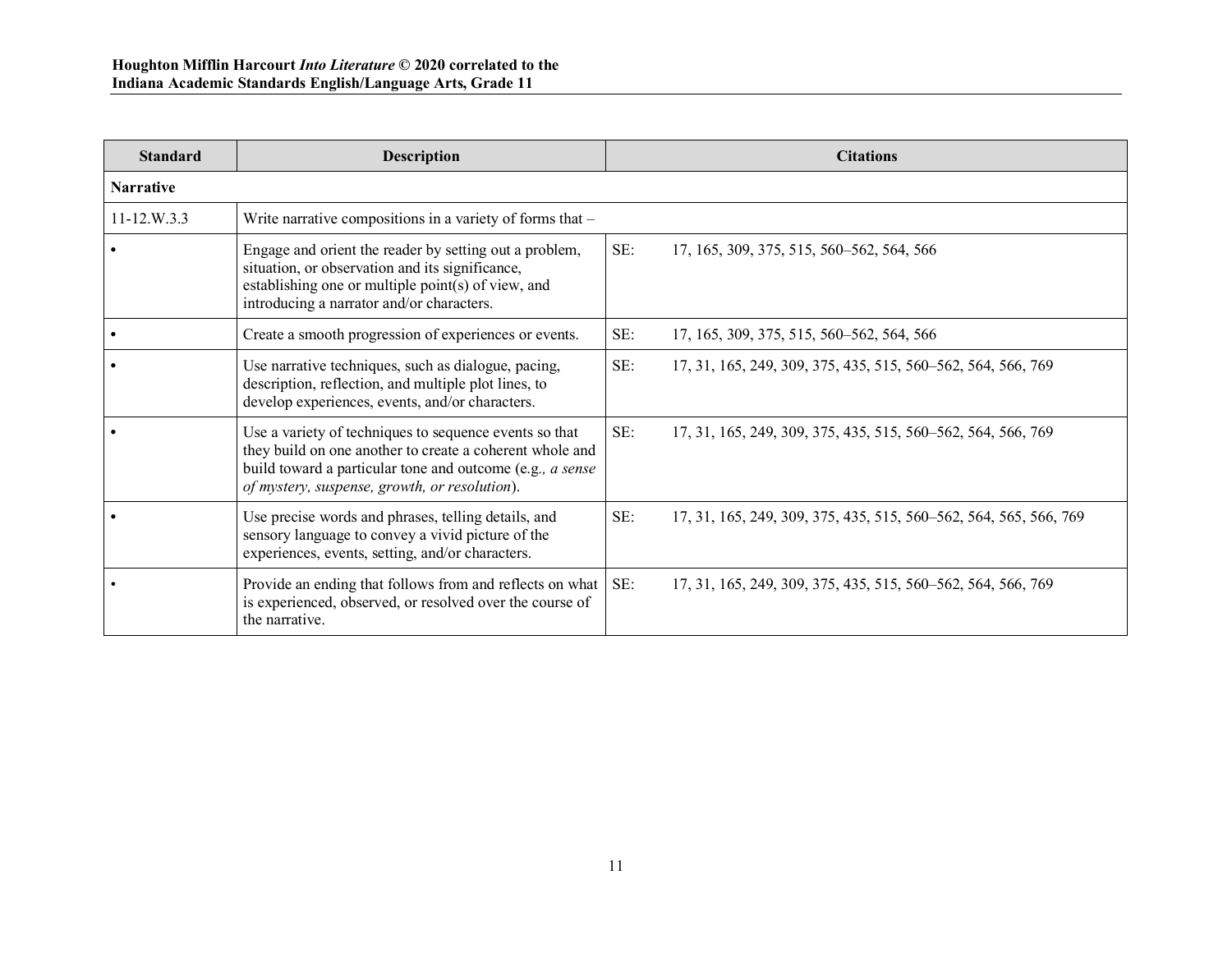| <b>Standard</b>            | <b>Description</b>                                                                                                                                                                                                                                                          |     | <b>Citations</b>                                                                                                                                                                                                                                                                                                      |  |  |
|----------------------------|-----------------------------------------------------------------------------------------------------------------------------------------------------------------------------------------------------------------------------------------------------------------------------|-----|-----------------------------------------------------------------------------------------------------------------------------------------------------------------------------------------------------------------------------------------------------------------------------------------------------------------------|--|--|
|                            | <b>W.4: THE WRITING PROCESS</b><br>Produce coherent and legible documents by planning, drafting, revising, editing, and collaborating with others                                                                                                                           |     |                                                                                                                                                                                                                                                                                                                       |  |  |
| <b>The Writing Process</b> |                                                                                                                                                                                                                                                                             |     |                                                                                                                                                                                                                                                                                                                       |  |  |
| $11 - 12.W.4$              | Apply the writing process to $-$                                                                                                                                                                                                                                            |     |                                                                                                                                                                                                                                                                                                                       |  |  |
|                            | Plan and develop; draft; revise using appropriate<br>reference materials; rewrite; try a new approach,<br>focusing on addressing what is most significant for a<br>specific purpose and audience; and edit to produce and<br>strengthen writing that is clear and coherent. | SE: | 84-90, 194-200, 316-322, 442-448, 560-566, 822-828                                                                                                                                                                                                                                                                    |  |  |
|                            | Use technology to generate, produce, publish, and<br>update individual or shared writing products in response<br>to ongoing feedback, including new arguments or<br>information.                                                                                            | SE: | 84–90, 194–200, 316–322, 442–448, 560–566, 822–828                                                                                                                                                                                                                                                                    |  |  |
|                            | <b>W.5: THE RESEARCH PROCESS</b><br>Build knowledge about the research process and the topic under study by conducting research                                                                                                                                             |     |                                                                                                                                                                                                                                                                                                                       |  |  |
|                            | Finding, Assessing, Synthesizing, and Reporting Information                                                                                                                                                                                                                 |     |                                                                                                                                                                                                                                                                                                                       |  |  |
| $11 - 12.W.5$              | Conduct short as well as more sustained research<br>assignments and tasks to build knowledge about the<br>research process and the topic under study.                                                                                                                       | SE: | 16, 30, 42, 52, 62, 76, 108, 122, 128, 138, 152, 164, 174, 186, 191,<br>194–200, 220, 228, 240, 248, 262, 263, 286, 308, 336, 346, 347, 358,<br>374, 392, 393, 408, 422, 434, 439, 442, 444, 478, 492, 502, 514, 524,<br>534, 552, 553, 557, 588, 598, 664, 694, 712, 724, 734, 756, 768, 778,<br>788, 800, 801, 816  |  |  |
|                            | Formulate an inquiry question, and refine and narrow the<br>focus as research evolves.                                                                                                                                                                                      | SE: | 16, 30, 42, 52, 62, 76, 108, 122, 128, 138, 152, 164, 174, 186, 191,<br>194-200, 220, 228, 240, 248, 262, 263, 286, 308, 336, 346, 347, 358,<br>374, 392, 393, 408, 422, 434, 439, , 442-447, 478, 492, 502, 514, 524,<br>534, 552, 553, 557, 588, 598, 664, 694, 712, 724, 734, 756, 768, 778,<br>788, 800, 801, 816 |  |  |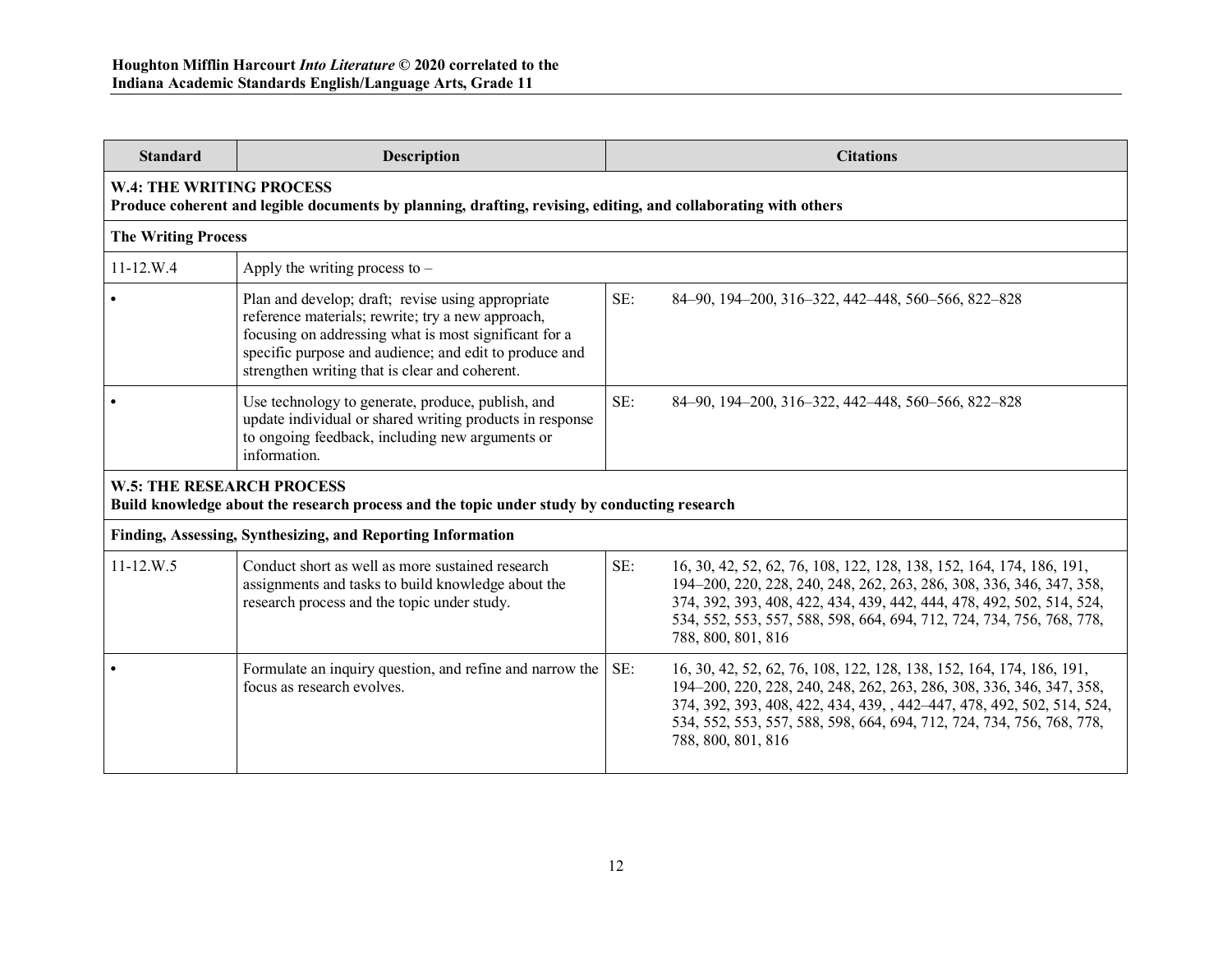| <b>Standard</b>                                                                                           | <b>Description</b>                                                                                                                         |     | <b>Citations</b>                                                                                                                                                                                                                                                                              |
|-----------------------------------------------------------------------------------------------------------|--------------------------------------------------------------------------------------------------------------------------------------------|-----|-----------------------------------------------------------------------------------------------------------------------------------------------------------------------------------------------------------------------------------------------------------------------------------------------|
|                                                                                                           | Gather relevant information from multiple types of<br>authoritative sources, using advanced searches<br>effectively, and annotate sources. | SE: | 16, 30, 62, 76, 108, 122, 128, 138, 152, 174, 186, 191, 194-200, 220,<br>240, 263, 336, 346, 347, 374, 392, 393, 439, 442–447, 492, 553, 557,<br>664                                                                                                                                          |
|                                                                                                           | Assess the strengths and limitations of each source in<br>terms of the task, purpose, and audience.                                        | SE: | 16, 30, 62, 76, 108, 122, 128, 152, 164, 194-200, 248, 263, 308, 336,<br>346, 347, 358, 374, 392, 393, 408, 422, 439, 442-447, 492, 502, 514,<br>524, 534, 552, 553, 664, 734, 756, 800                                                                                                       |
|                                                                                                           | Synthesize and integrate information into the text<br>selectively to maintain the flow of ideas.                                           | SE: | 164, 194-200, 263, 308, 346, 347, 393, 442-447, 557, 756, 801                                                                                                                                                                                                                                 |
|                                                                                                           | Avoid plagiarism and overreliance on any one source<br>and follow a standard format (e.g., MLA, APA) for<br>citation.                      | SE: | 16, 122, 194-200, 248, 442, 734                                                                                                                                                                                                                                                               |
|                                                                                                           | Present information, choosing from a variety of formats.                                                                                   | SE: | 16, 30, 42, 52, 62, 76, 108, 122, 128, 138, 152, 164, 174, 186, 191, 220,<br>228, 240, 262, 263, 286, 308, 336, 347, 358, 374, 392, 393, 408, 422,<br>434, 439, 442-447, 478, 492, 502, 514, 524, 534, 552, 553, 557, 588,<br>598, 664, 694, 712, 724, 734, 756, 768, 778, 788, 800, 801, 816 |
| <b>W.6: CONVENTIONS OF STANDARD ENGLISH</b><br>Demonstrate command of the conventions of standard English |                                                                                                                                            |     |                                                                                                                                                                                                                                                                                               |
| <b>Grammar and Usage</b>                                                                                  |                                                                                                                                            |     |                                                                                                                                                                                                                                                                                               |
| 11-12.W.11-12.1                                                                                           | Demonstrate command of English grammar and usage, focusing on:                                                                             |     |                                                                                                                                                                                                                                                                                               |
| $11 - 12. W. 11 - 12.1a$                                                                                  | Pronouns-                                                                                                                                  |     |                                                                                                                                                                                                                                                                                               |
|                                                                                                           | Students are expected to build upon and continue applying conventions learned previously.                                                  |     |                                                                                                                                                                                                                                                                                               |
| 11-12.W.11-12.1b                                                                                          | $Verbs -$                                                                                                                                  |     |                                                                                                                                                                                                                                                                                               |
|                                                                                                           | Students are expected to build upon and continue applying conventions learned previously.                                                  |     |                                                                                                                                                                                                                                                                                               |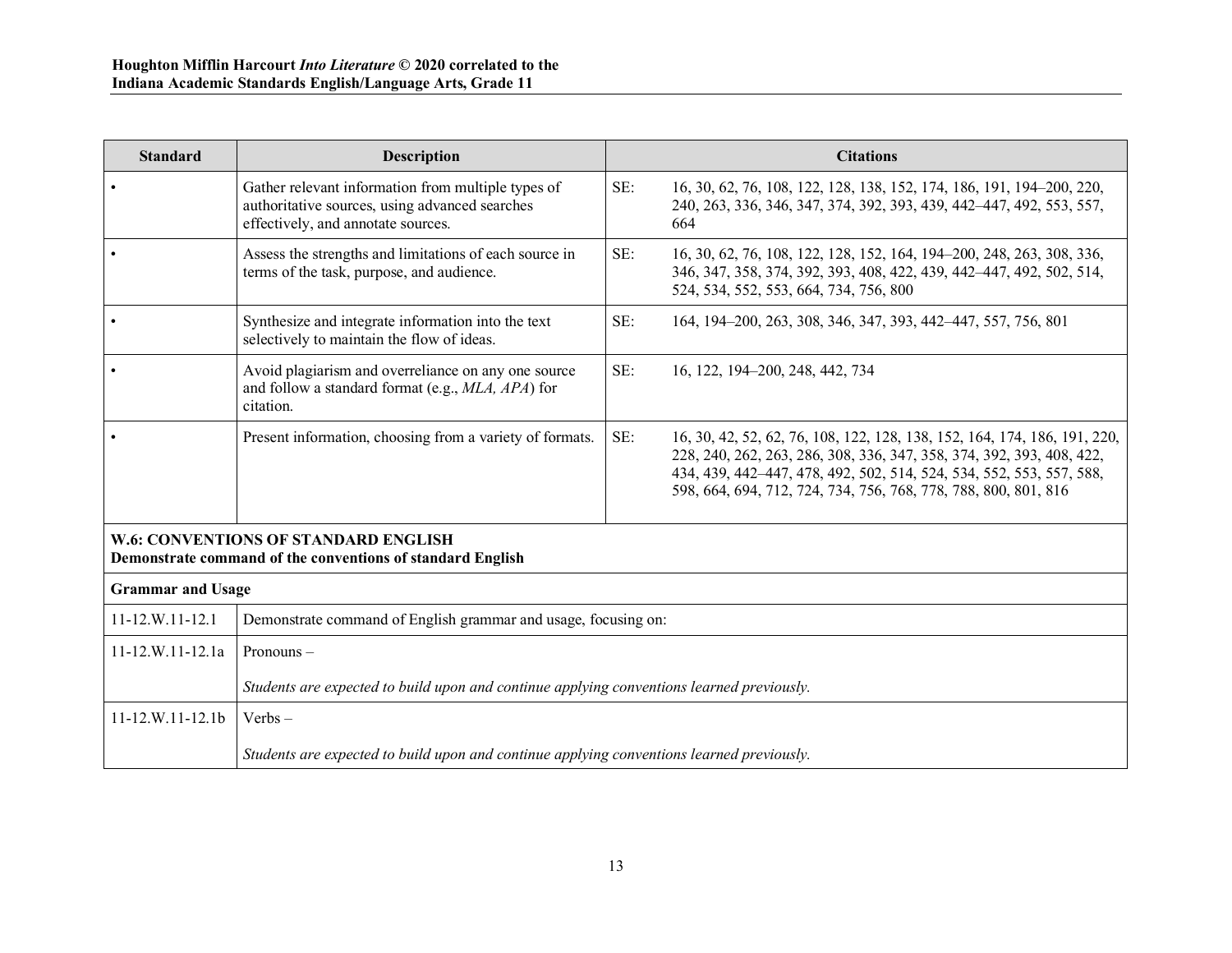| <b>Standard</b>                           | <b>Description</b>                                                                                                | <b>Citations</b> |
|-------------------------------------------|-------------------------------------------------------------------------------------------------------------------|------------------|
| $11 - 12. W. 11 - 12. 1c$                 | Adjectives and Adverbs -                                                                                          |                  |
|                                           | Students are expected to build upon and continue applying conventions learned previously.                         |                  |
| 11-12.W.11-12.1d                          | Phrases and Clauses -                                                                                             |                  |
|                                           | Students are expected to build upon and continue applying conventions learned previously.                         |                  |
| 11-12.W.11-12.1e                          | $Usage -$                                                                                                         |                  |
|                                           | Students are expected to build upon and continue applying conventions learned previously.                         |                  |
| Capitalization, Punctuation, and Spelling |                                                                                                                   |                  |
| 11-12.W.11-12.2                           | Demonstrate command of the conventions of standard English capitalization, punctuation, and spelling focusing on: |                  |
| 11-12.W.11-12.2a                          | Capitalization-                                                                                                   |                  |
|                                           | Students are expected to build upon and continue applying conventions learned previously                          |                  |
| $11-12.W.11-12.2b$                        | Punctuation $-$                                                                                                   |                  |
|                                           | Students are expected to build upon and continue applying conventions learned previously                          |                  |
| 11-12.W.11-12.2c                          | $S$ pelling –                                                                                                     |                  |
|                                           | Students are expected to build upon and continue applying conventions learned previously.                         |                  |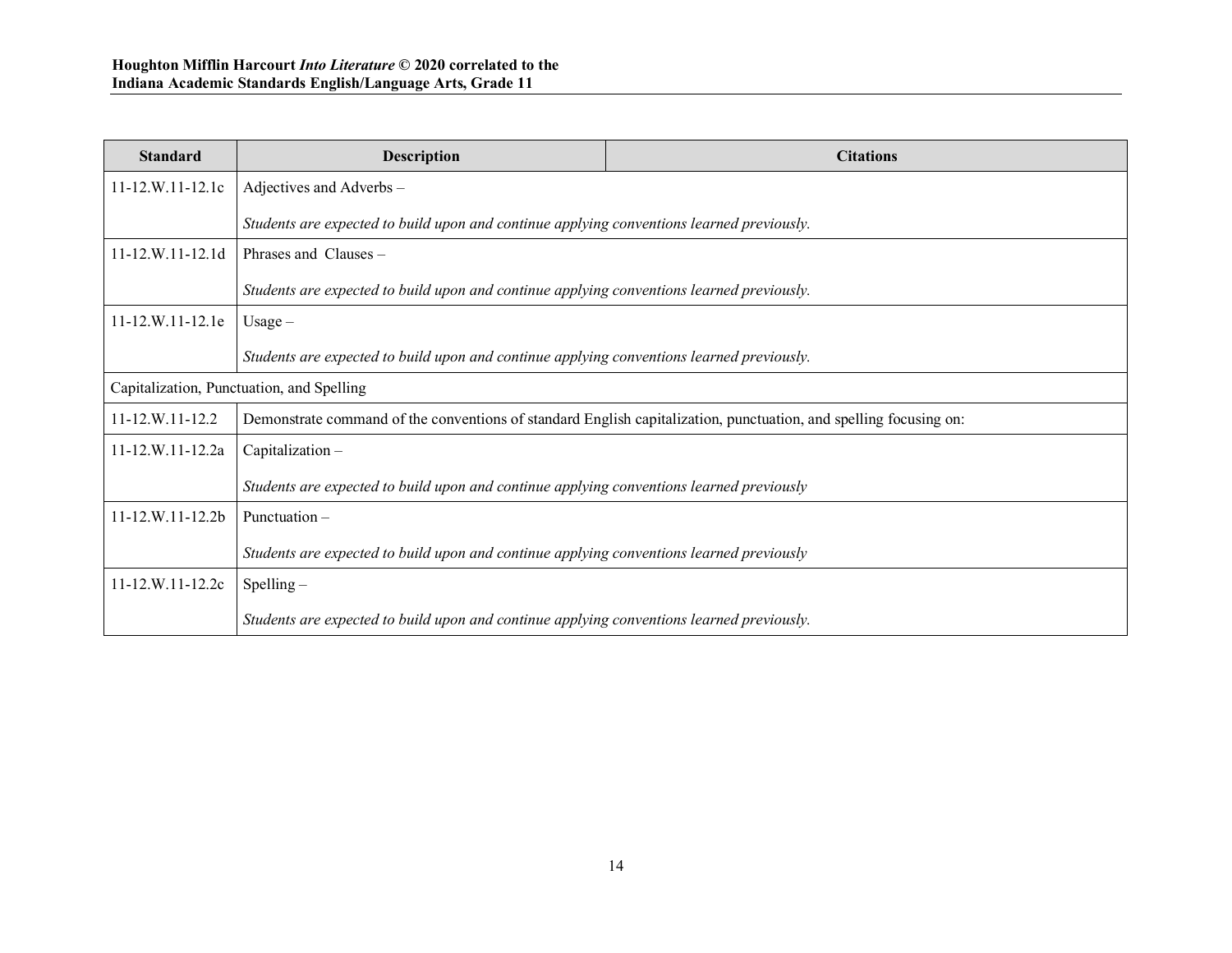| <b>Standard</b>                                                                                                                                        | <b>Description</b>                                                                                                                                                                                                                                                  |     | <b>Citations</b>                                                                                                                                                                                                                                                                                                                                                                                                                                                                         |
|--------------------------------------------------------------------------------------------------------------------------------------------------------|---------------------------------------------------------------------------------------------------------------------------------------------------------------------------------------------------------------------------------------------------------------------|-----|------------------------------------------------------------------------------------------------------------------------------------------------------------------------------------------------------------------------------------------------------------------------------------------------------------------------------------------------------------------------------------------------------------------------------------------------------------------------------------------|
| <b>Speaking and Listening</b>                                                                                                                          |                                                                                                                                                                                                                                                                     |     |                                                                                                                                                                                                                                                                                                                                                                                                                                                                                          |
| <b>SL.1: LEARNING OUTCOME FOR SPEAKING AND LISTENING</b><br>Refine and apply effective communication skills through speaking and active listening      |                                                                                                                                                                                                                                                                     |     |                                                                                                                                                                                                                                                                                                                                                                                                                                                                                          |
| <b>Learning Outcome</b>                                                                                                                                |                                                                                                                                                                                                                                                                     |     |                                                                                                                                                                                                                                                                                                                                                                                                                                                                                          |
| $11 - 12$ .SL.1                                                                                                                                        | Listen actively and adjust the use of spoken language<br>(e.g., conventions, style, vocabulary) to communicate<br>effectively with a variety of audiences and for different<br>purposes.                                                                            | SE: | 17, 31, 43, 81, 91–92, 109, 123, 129, 139, 165, 167, 191, 201–202, 221,<br>263, 267, 287, 313, 347, 359, 413, 439, 449-450, 479, 503, 535, 553,<br>557, 589, 640, 664, 713, 725, 735, 757, 801, 805, 817, 819                                                                                                                                                                                                                                                                            |
| <b>SL.2: DISCUSSION AND COLLABORATION</b><br>Refine and apply reciprocal communication skills by participating in a range of collaborative discussions |                                                                                                                                                                                                                                                                     |     |                                                                                                                                                                                                                                                                                                                                                                                                                                                                                          |
| <b>Discussion and Collaboration</b>                                                                                                                    |                                                                                                                                                                                                                                                                     |     |                                                                                                                                                                                                                                                                                                                                                                                                                                                                                          |
| $11 - 12$ .SL.2.1                                                                                                                                      | Initiate and participate effectively in a range of<br>collaborative discussions (one-on-one, in groups, and<br>teacher-led) on grade-appropriate topics, texts, and<br>issues, building on others' ideas and expressing personal<br>ideas clearly and persuasively. | SE: | 1, 2, 7, 30, 33, 35, 42, 52, 53, 63, 67, 91–92, 95, 96, 108, 113, 124, 126,<br>152, 153, 166, 167, 169, 175, 179, 186, 190, 191, 202, 205, 206, 211,<br>220, 221, 223, 228, 229, 241, 251, 266, 267, 269, 287, 312, 313, 325,<br>326, 337, 339, 359, 361, 375, 392, 393, 412, 413, 435, 438, 439, 443,<br>453, 454, 459, 478, 483, 507, 514, 515, 534, 556, 557, 569, 570, 575,<br>589, 603, 640, 694, 712, 713, 727, 734, 757, 769, 779, 781, 789, 801,<br>804, 805, 807, 817, 818, 819 |
| $11 - 12$ .SL.2.2                                                                                                                                      | Stimulate a thoughtful, well-reasoned debate and<br>exchange of ideas by referring to specific evidence from<br>materials under study and additional research and<br>resources.                                                                                     | SE: | 53, 63, 91-92, 175, 202, 221, 228, 229, 241, 287, 337, 393, 435, 515,<br>557, 589, 694, 713, 757, 769, 779, 789, 801, 817, 819                                                                                                                                                                                                                                                                                                                                                           |
| 11-12.SL.2.3                                                                                                                                           | Work with peers to promote collegial discussions and<br>decision-making, set clear goals and deadlines, and<br>establish individual roles as needed.                                                                                                                | SE: | 53, 63, 91-92, 175, 202, 221, 228, 229, 241, 287, 337, 393, 435, 515,<br>557, 589, 694, 713, 757, 769, 779, 789, 801, 817, 819                                                                                                                                                                                                                                                                                                                                                           |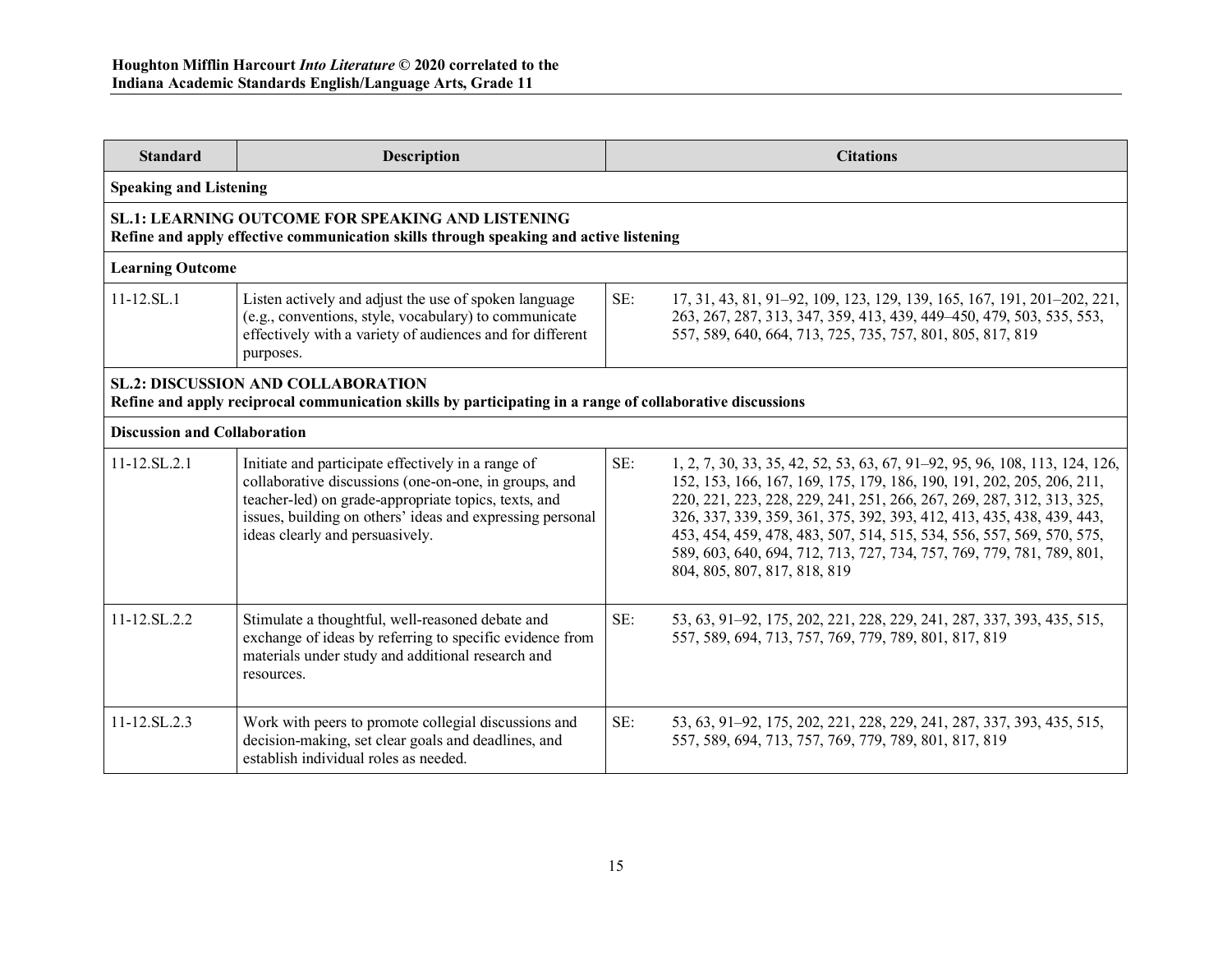| <b>Standard</b>            | <b>Description</b>                                                                                                                                                                                                                                                                                        | <b>Citations</b>                                                                                                                                                                                                                                                                                                                                                                                                                                                                                |
|----------------------------|-----------------------------------------------------------------------------------------------------------------------------------------------------------------------------------------------------------------------------------------------------------------------------------------------------------|-------------------------------------------------------------------------------------------------------------------------------------------------------------------------------------------------------------------------------------------------------------------------------------------------------------------------------------------------------------------------------------------------------------------------------------------------------------------------------------------------|
| 11-12.SL.2.4               | Propel conversations by posing and responding to<br>questions that probe reasoning and evidence; ensure a<br>hearing for a full range of positions on a topic or issue;<br>clarify, verify, or challenge ideas and conclusions; and<br>promote divergent and creative perspectives.                       | SE:<br>1, 2, 7, 30, 33, 35, 42, 52, 53, 63, 67, 91-92, 95, 96, 108, 113, 124, 126,<br>152, 153, 166, 167, 169, 175, 179, 186, 190, 191, 202, 205, 206, 211,<br>220, 221, 223, 228, 229, 241, 251, 266, 267, 269, 287, 312, 313, 325,<br>326, 337, 339, 359, 361, 375, 392, 393, 412, 413, 435, 438, 439, 443,<br>453, 454, 459, 478, 483, 507, 514, 515, 534, 556, 557, 569, 570, 575,<br>589, 603, 640, 694, 712, 713, 727, 734, 757, 769, 779, 781, 789, 801,<br>804, 805, 807, 817, 818, 819 |
| 11-12.SL.2.5               | Conduct debate and discussion to allow all views to be<br>presented; allow for a dissenting view, in addition to<br>group compromise; and determine what additional<br>information or research is required to deepen the<br>investigation or complete the task.                                           | SE:<br>1, 2, 7, 30, 33, 35, 42, 52, 53, 63, 67, 91–92, 95, 96, 108, 113, 124, 126,<br>152, 153, 166, 167, 169, 175, 179, 186, 190, 191, 202, 205, 206, 211,<br>220, 221, 223, 228, 229, 241, 251, 266, 267, 269, 287, 312, 313, 325,<br>326, 337, 339, 359, 361, 375, 392, 393, 412, 413, 435, 438, 439, 443,<br>453, 454, 459, 478, 483, 507, 514, 515, 534, 556, 557, 569, 570, 575,<br>589, 603, 640, 694, 712, 713, 727, 734, 757, 769, 779, 781, 789, 801,<br>804, 805, 807, 817, 818, 819 |
| <b>SL.3: COMPREHENSION</b> | Refine and apply active listening and interpretation skills using various strategies                                                                                                                                                                                                                      |                                                                                                                                                                                                                                                                                                                                                                                                                                                                                                 |
| Comprehension              |                                                                                                                                                                                                                                                                                                           |                                                                                                                                                                                                                                                                                                                                                                                                                                                                                                 |
| $11 - 12$ .SL.3.1          | Integrate multiple sources of information presented in<br>diverse media and formats (e.g., visually, quantitatively,<br><i>orally</i> ) in order to make informed decisions and solve<br>problems, evaluating the credibility and accuracy of each<br>source and noting any discrepancies among the data. | SE:<br>81, 201-202, 345, 393, 439, 553, 557, 664<br>Writing Studio: Evaluating Sources: Evaluating Sources for Reliability                                                                                                                                                                                                                                                                                                                                                                      |
| $11 - 12$ .SL.3.2          | Evaluate a speaker's point of view, reasoning, and use of<br>evidence and rhetoric, assessing the stance, premises,<br>links among ideas, word choice, points of emphasis, and<br>tone used.                                                                                                              | SE:<br>92, 191, 201-202, 449-450, 757, 801<br>Speaking & Listening Studio: Analyzing and Evaluating Presentations:<br>Evaluating a Speaker's Reliability<br>Speaking & Listening Studio: Analyzing and Evaluating Presentations: Rhetoric<br>and Delivery                                                                                                                                                                                                                                       |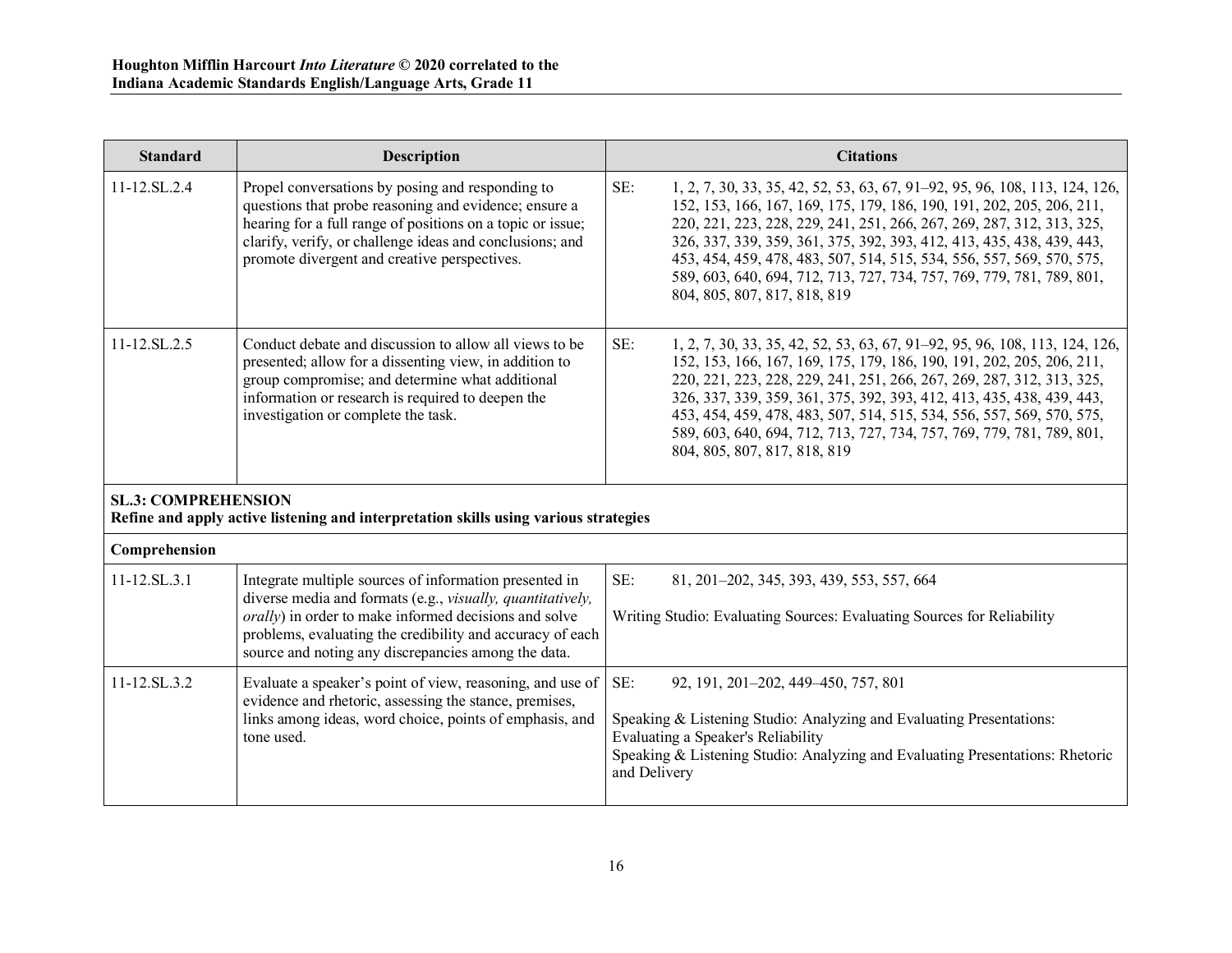| <b>Standard</b>                                                                                                                                                            | <b>Description</b>                                                                                                                                                                                                                                                                                                                                                      | <b>Citations</b>                                                                                                                                                                                                     |  |
|----------------------------------------------------------------------------------------------------------------------------------------------------------------------------|-------------------------------------------------------------------------------------------------------------------------------------------------------------------------------------------------------------------------------------------------------------------------------------------------------------------------------------------------------------------------|----------------------------------------------------------------------------------------------------------------------------------------------------------------------------------------------------------------------|--|
| <b>SL.4: PRESENTATION OF KNOWLEDGE AND IDEAS</b><br>Refine and apply speaking skills to communicate ideas effectively in a variety of situations                           |                                                                                                                                                                                                                                                                                                                                                                         |                                                                                                                                                                                                                      |  |
|                                                                                                                                                                            | <b>Presentation of Knowledge and Ideas</b>                                                                                                                                                                                                                                                                                                                              |                                                                                                                                                                                                                      |  |
| 11-12.SL.4.1                                                                                                                                                               | Present information, findings, and supporting evidence,<br>conveying a clear and distinct perspective, such that<br>listeners can follow the line of reasoning, alternative or<br>opposing perspectives are addressed, and the<br>organization, development, substance, and style are<br>appropriate to purpose, audience, and a range of formal<br>and informal tasks. | SE:<br>17, 31, 43, 81, 91–92, 109, 123, 129, 139, 165, 167, 191, 201–202, 221,<br>263, 267, 287, 313, 347, 359, 413, 439, 449-450, 479, 503, 535, 553,<br>557, 589, 640, 664, 713, 725, 735, 757, 801, 805, 817, 819 |  |
| $11-12$ SL $42$                                                                                                                                                            | Create engaging presentations that make strategic and<br>creative use of digital media (e.g., <i>textual</i> , <i>graphical</i> ,<br>audio, visual, and interactive elements) to add interest<br>and enhance understanding of findings, reasoning, and<br>evidence.                                                                                                     | SE:<br>81, 123, 129, 201–202, 263, 309, 313, 503, 557, 664, 725, 819                                                                                                                                                 |  |
| $11 - 12$ SL $4.3$                                                                                                                                                         | Students are expected to build upon and continue applying concepts learned previously.                                                                                                                                                                                                                                                                                  |                                                                                                                                                                                                                      |  |
| <b>Media Literacy</b>                                                                                                                                                      |                                                                                                                                                                                                                                                                                                                                                                         |                                                                                                                                                                                                                      |  |
| <b>ML.1: LEARNING OUTCOME FOR MEDIA LITERACY</b><br>Develop and enhance understanding of the roles of media and techniques and strategies used to achieve various purposes |                                                                                                                                                                                                                                                                                                                                                                         |                                                                                                                                                                                                                      |  |
| <b>Learning Outcome</b>                                                                                                                                                    |                                                                                                                                                                                                                                                                                                                                                                         |                                                                                                                                                                                                                      |  |
| $11 - 12$ .ML.1                                                                                                                                                            | Critically analyze information found in electronic, print,<br>and mass media used to inform, persuade, entertain, and<br>transmit culture.                                                                                                                                                                                                                              | Representative Pages:<br>SE:<br>47-53, 55-65, 131-141, 101-111, 169-177, 211-221, 251-257, 291-<br>311, 351-359, 527-537, 539-555, 603-715, 739-759                                                                  |  |